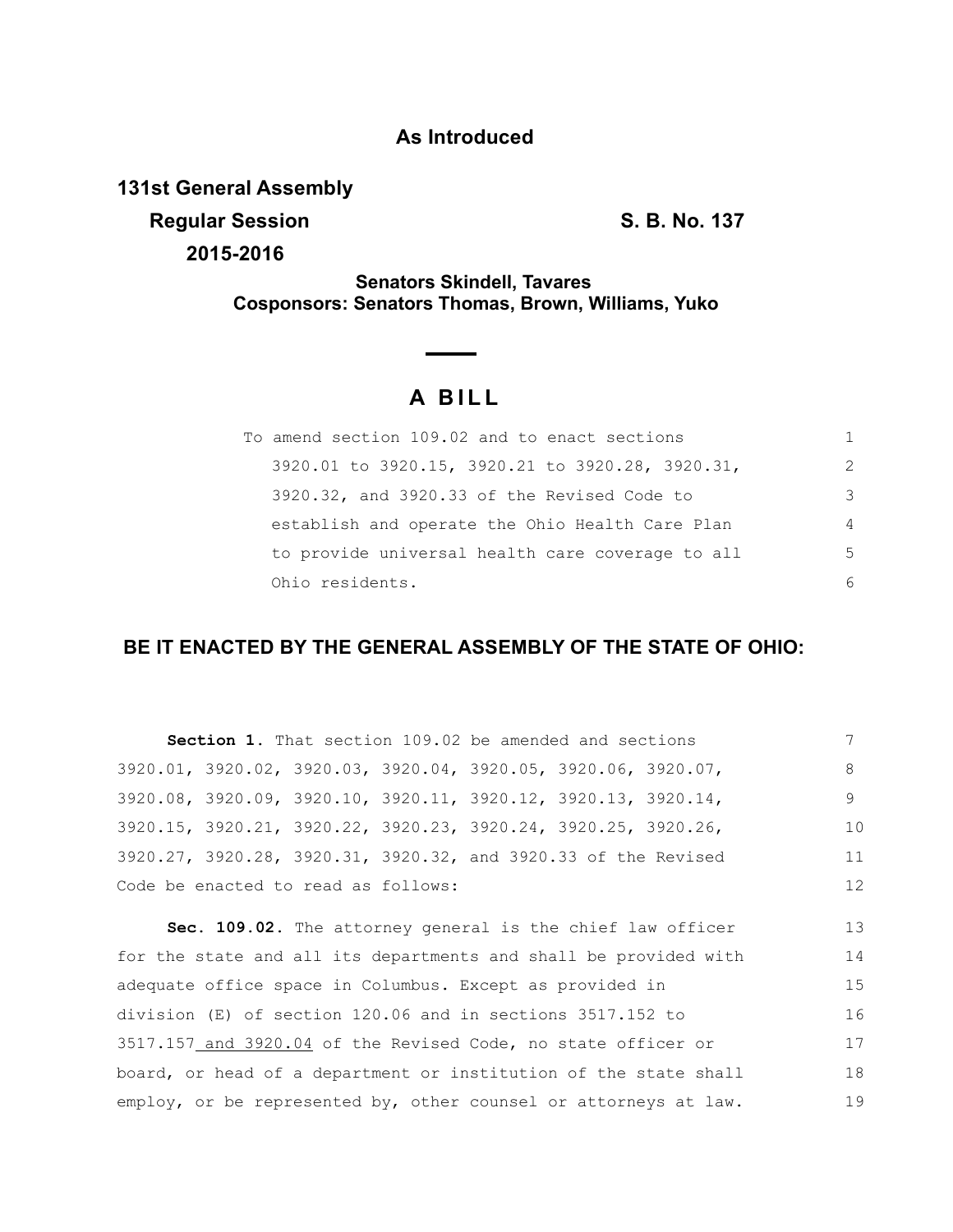The attorney general shall appear for the state in the trial and argument of all civil and criminal causes in the supreme court in which the state is directly or indirectly interested. When required by the governor or the general assembly, the attorney general shall appear for the state in any court or tribunal in a cause in which the state is a party, or in which the state is directly interested. Upon the written request of the governor, the attorney general shall prosecute any person indicted for a crime. **Sec. 3920.01.** As used in this chapter: (A) "Blind trust" means an independently managed trust in which the beneficiary has no management rights and in which the beneficiary is not given notice of alterations in or other dispositions of the stock, mutual funds, or other property subject to the trust. (B) "Health care facility" means any facility, except a health care practitioner's office, that provides preventive, diagnostic, therapeutic, acute convalescent, rehabilitation, mental health, mental retardation, intermediate care, or skilled nursing services. (C) "Provider" means a hospital or other health care facility, and physicians, podiatrists, dentists, pharmacists, chiropractors, and other health care personnel, licensed, certified, accredited, or otherwise authorized in this state to furnish health care services. Sec. 3920.02. (A)(1) There is hereby created the Ohio health care plan, which shall be administered by the Ohio health care agency under the direction of the Ohio health care board. (2) The Ohio health care plan shall provide universal and 20 21 22 23 24 25 26 27 28 29 30 31 32 33 34 35 36 37 38 39 40 41 42 43 44 45 46 47 48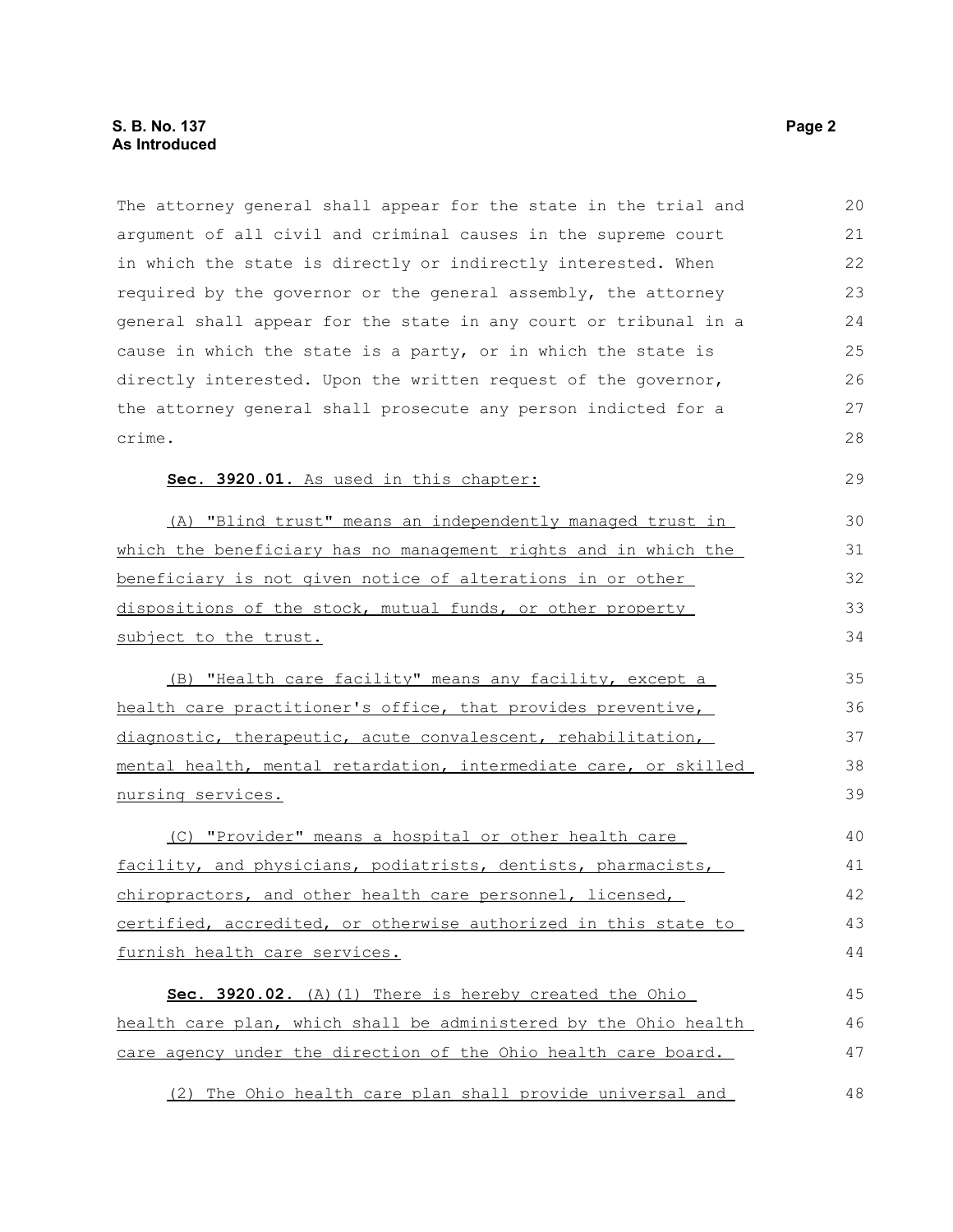affordable health care coverage for all Ohio residents, consisting of a comprehensive benefit package that includes benefits for prescription drugs. The Ohio health care plan shall work simultaneously to control health care costs, control health care spending, achieve measurable improvement in health care outcomes, increase all parties' satisfaction with the health care system, implement policies that strengthen and improve culturally and linguistically sensitive care, and develop an integrated health care database to support health care planning. (B) There is hereby created the Ohio health care agency. The Ohio health care agency shall administer the Ohio health care plan and is the sole agency authorized to accept applicable grants-in-aid from the federal and state government, using the funds in order to secure full compliance with provisions of state and federal law and to carry out the purposes of sections 3920.01 to 3920.33 of the Revised Code. All grants-in-aid accepted by the Ohio health care agency shall be deposited into the Ohio health care fund established under section 3920.09 of the Revised Code. Sections 101.82 and 101.83 of the Revised Code do not apply to the Ohio health care agency. **Sec. 3920.03.** (A) There is hereby created the Ohio health care board. The Ohio health care board shall consist of fifteen voting members, consisting of the director of health and fourteen members elected in accordance with this section. (B) For purposes of representation on the Ohio health care board, the state shall be divided into seven regions each composed of designated counties as follows: 49 50 51 52 53 54 55 56 57 58 59 60 61 62 63 64 65 66 67 68 69 70 71 72 73 74 75 76

(1) Region 1: Ashtabula, Cuyahoga, Geauga, Lake, Lorain;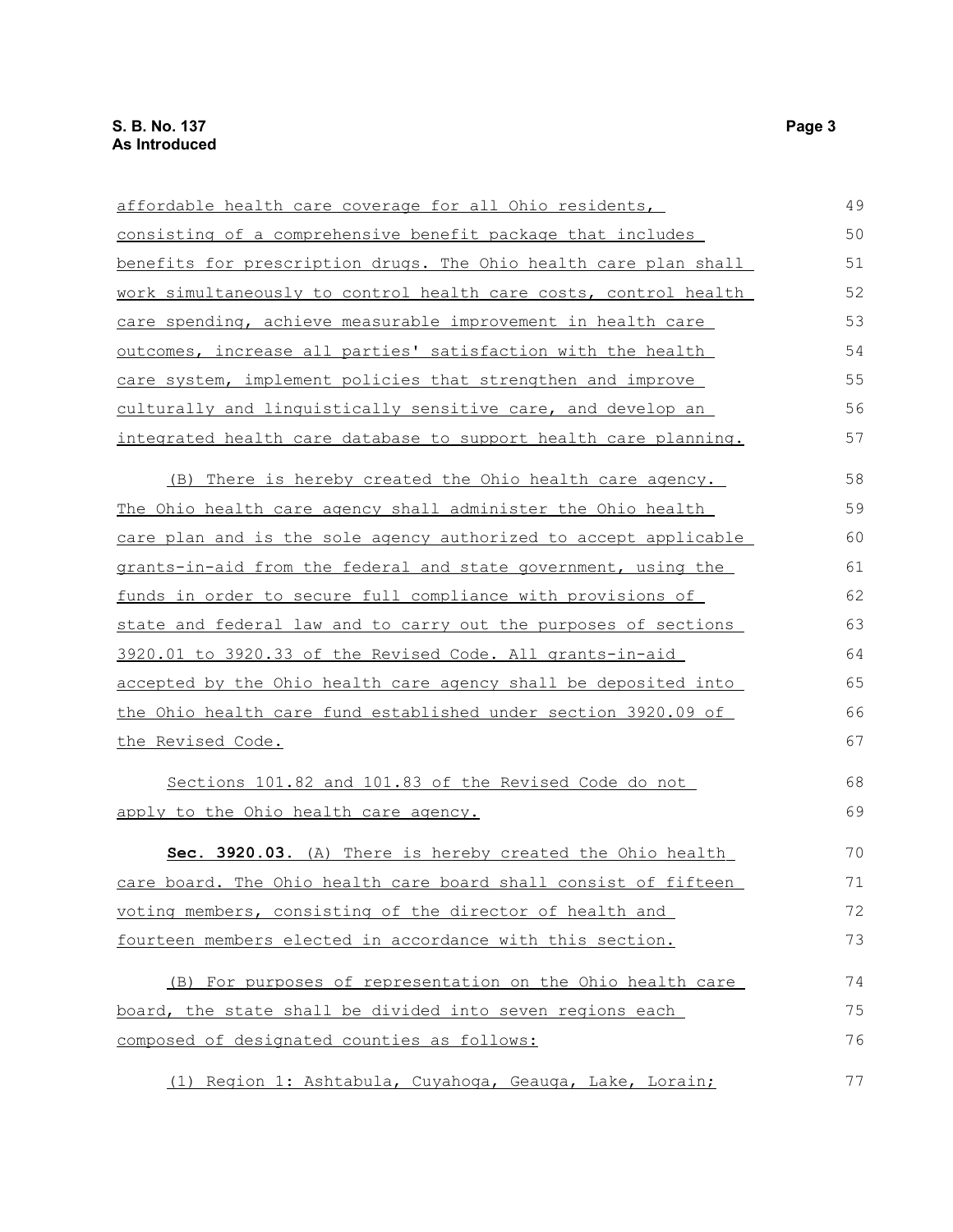| (2) Region 2: Allen, Auglaize, Defiance, Erie, Fulton,            | 78  |
|-------------------------------------------------------------------|-----|
| Hancock, Henry, Huron, Lucas, Mercer, Ottawa, Paulding, Putnam,   | 79  |
| Sandusky, Seneca, Van Wert, Williams, Wood;                       | 80  |
| (3) Region 3: Athens, Belmont, Coshocton, Gallia,                 | 81  |
| Guernsey, Harrison, Hocking, Jackson, Jefferson, Lawrence, Meigs, | 82  |
| Monroe, Morgan, Muskingum, Noble, Perry, Pike, Ross, Scioto,      | 83  |
| Vinton, Washington;                                               | 84  |
| (4) Region 4: Adams, Brown, Butler, Clermont, Clinton,            | 85  |
| Hamilton, Highland, Warren;                                       | 86  |
| (5) Region 5: Crawford, Delaware, Fairfield, Fayette,             | 87  |
| Franklin, Hardin, Knox, Licking, Logan, Madison, Marion, Morrow,  | 88  |
| Pickaway, Union, Wyandot;                                         | 89  |
| (6) Region 6: Ashland, Carroll, Columbiana, Holmes,               | 90  |
| Mahoning, Medina, Portage, Richland, Stark, Summit, Trumbull,     | 91  |
| Tuscarawas, Wayne;                                                | 92  |
| (7) Region 7: Champaign, Clark, Darke, Greene, Miami,             | 93  |
| Montgomery, Preble, Shelby.                                       | 94  |
| (C)(1) The health commissioner of the most populous county        | 95  |
| in each region shall convene a meeting of all county and city     | 96  |
| health commissioners in the region within ninety days following   | 97  |
| the effective date of this section. If there are two or more      | 98  |
| health districts located wholly or partially in the most          | 99  |
| populous county of the region, the health commissioner of the     | 100 |
| health district with the largest territorial jurisdiction in      | 101 |
| that county shall convene the meeting of all county and city      | 102 |
| health commissioners within ninety days following the effective   | 103 |
| date of this section.                                             | 104 |
| (2) At the meeting called pursuant to division (C) (1) of         | 105 |
| this section, the county and city health commissioners in each    | 106 |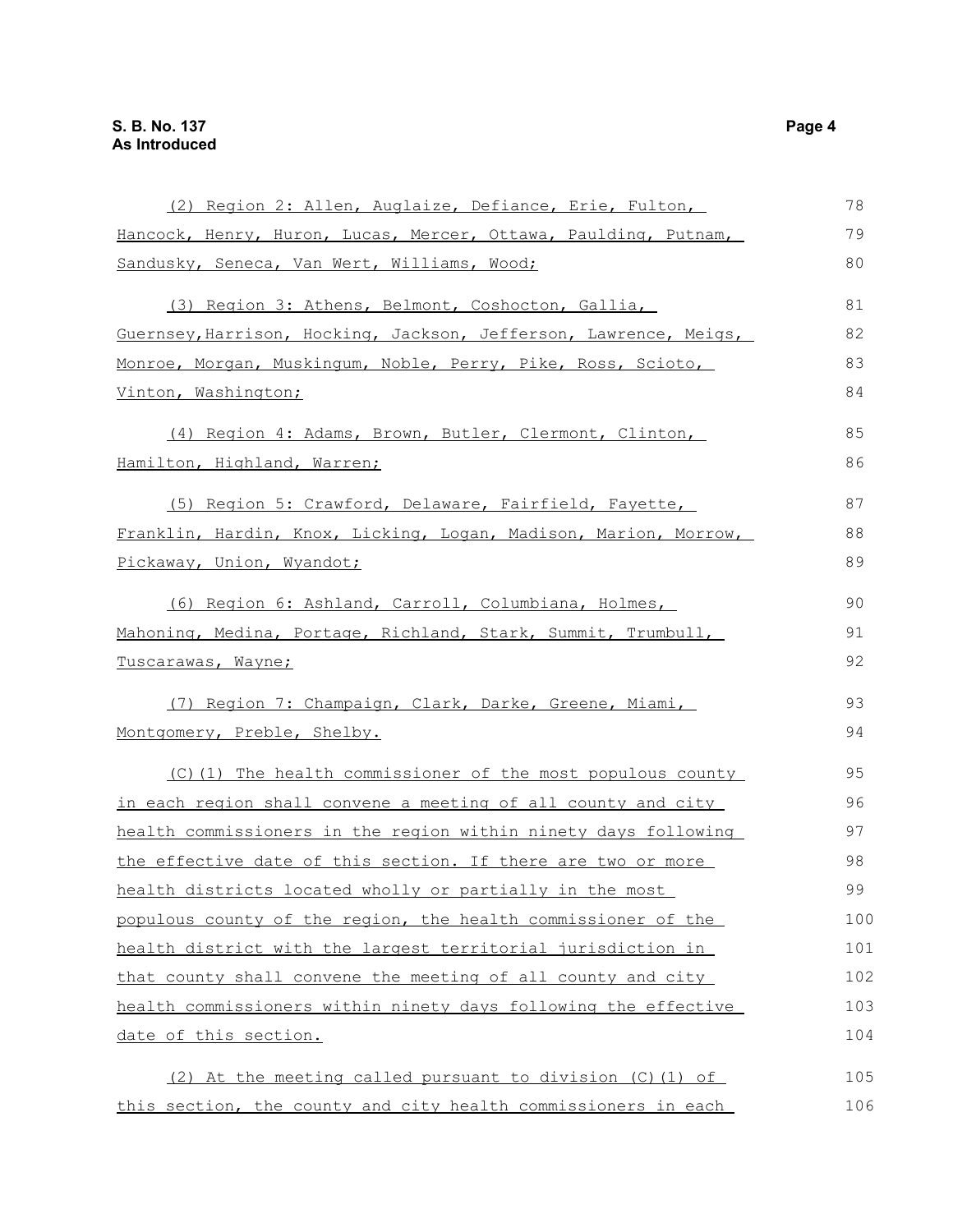| region shall elect one resident from each county in the region        | 107 |
|-----------------------------------------------------------------------|-----|
| to represent the county on a regional health advisory committee       | 108 |
| established for that region. The county and city health               | 109 |
| commissioners also shall set a date, not sooner than one hundred      | 110 |
| days and not later than one hundred ten days after the effective      | 111 |
| date of this section, for the initial meeting of the regional         | 112 |
| health advisory committee.                                            | 113 |
| (3) Following the initial meetings of county and city                 | 114 |
| health commissioners called pursuant to division (C)(1) of this       | 115 |
| section, the county and city health commissioners in each region      | 116 |
| shall convene a meeting every two years to elect representatives      | 117 |
| to the regional health advisory committee in accordance with          | 118 |
| <u>this division. Each biennial meeting shall be held within five</u> | 119 |
| days of the same day of the same month as the initial meeting.        | 120 |
| (4) Each representative elected under this division shall             | 121 |
| hold office for two years, starting on the date of the                | 122 |
| representative's election. Any individual appointed to fill a         | 123 |
| vacancy occurring prior to the expiration of the term for which       | 124 |
| a representative is elected shall hold office for the remainder       | 125 |
| of the predecessor's term.                                            | 126 |
| (D) (1) Each of the seven regional health advisory                    | 127 |
| committees shall elect a chairperson from among the                   | 128 |
| representatives to their committees. Each chairperson shall           | 129 |
| convene and preside over the initial meeting of that regional         | 130 |
| health advisory committee on the date set pursuant to division        | 131 |
| (C) of this section. At the initial meeting of the regional           | 132 |
| health advisory committees, the committees' representatives           | 133 |
| shall elect two residents from the region to represent that           | 134 |
| region as members of the Ohio health care board. One of the two       | 135 |
| residents elected from each region to serve on the Ohio health        | 136 |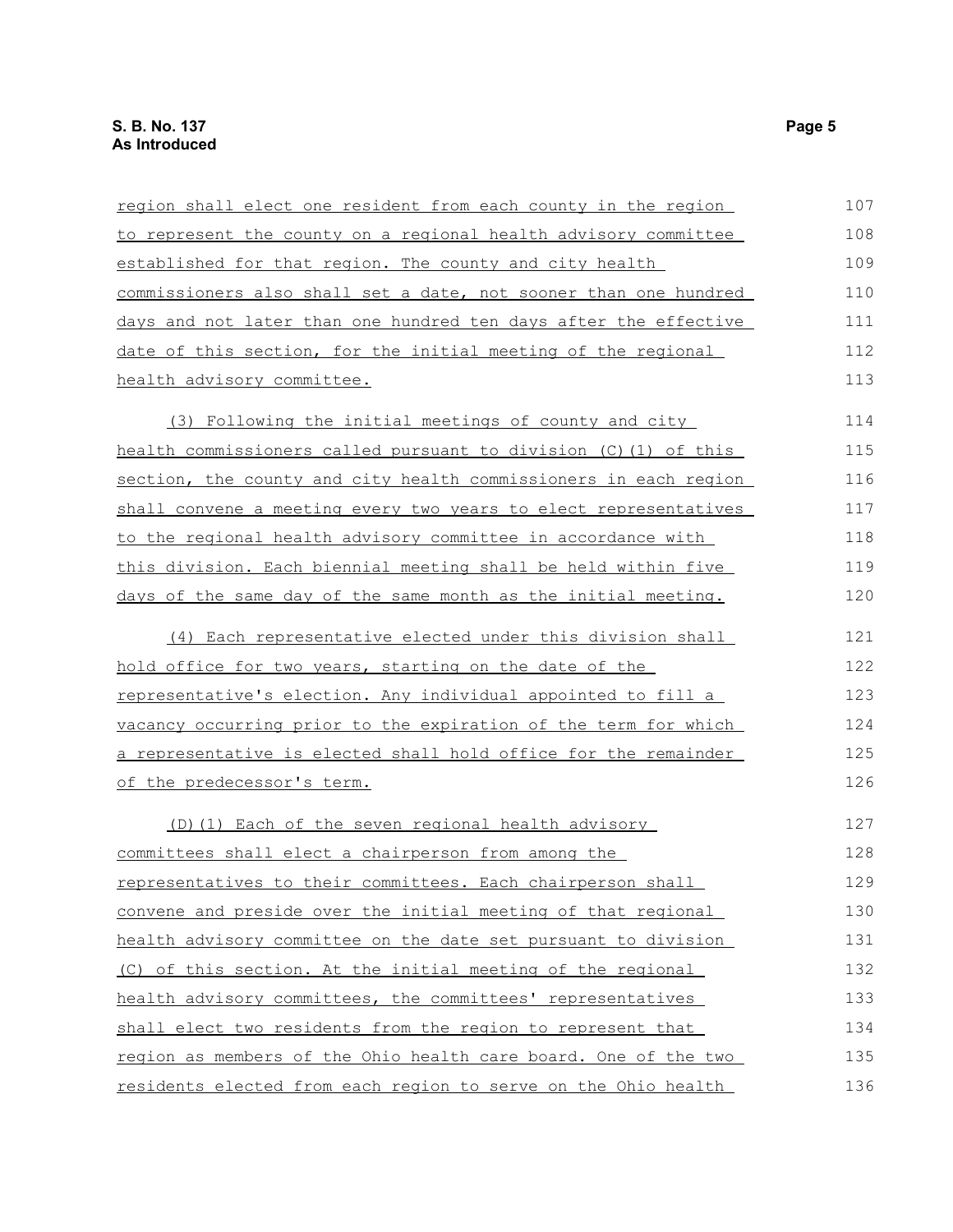| care board shall be a resident of the region's most populous           | 137 |
|------------------------------------------------------------------------|-----|
| county and the other shall be a resident of any county in the          | 138 |
| region other than the region's most populous county.                   | 139 |
| Except for the elections to the Ohio health care board at              | 140 |
| the initial meeting of each regional health advisory committee,        | 141 |
| each resident elected to the board shall be elected to a two-          | 142 |
| year term of office. At the initial meeting, the resident from         | 143 |
| the most populous county in the region shall be elected to a           | 144 |
| <u>term of three years.</u>                                            | 145 |
| (2) Annually, beginning in the second year following the               | 146 |
| initial elections to the Ohio health care board, the chairperson       | 147 |
| of each regional health advisory committee shall convene a             | 148 |
| <u>meeting within five calendar days of the same date of the same </u> | 149 |
| month as the initial meeting of that regional health advisory          | 150 |
| <u>committee to elect a resident from the region to serve as a</u>     | 151 |
| member of the Ohio health care board. The regional health              | 152 |
| advisory committee shall elect a resident of a county as is            | 153 |
| necessary to meet the representation requirements set by               | 154 |
| division (D)(1) of this section. No individual may serve as a          | 155 |
| <u>member of the Ohio health care board for more than four </u>        | 156 |
| <u>consecutive terms.</u>                                              | 157 |
| (3) In addition to meeting for the election of Ohio health             | 158 |
| care board members, the regional health advisory committees            | 159 |
| shall meet as necessary to fulfill any functions and                   | 160 |
| responsibilities assigned to them under sections 3920.01 to            | 161 |
| 3920.15 of the Revised Code. Meetings shall be held at the call        | 162 |
| of the chairperson and as may be provided by procedures adopted        | 163 |
| by the regional health advisory committee.                             | 164 |
| (4) In addition to the fourteen members of the Ohio health             | 165 |
| care board elected by the seven regional health advisory               | 166 |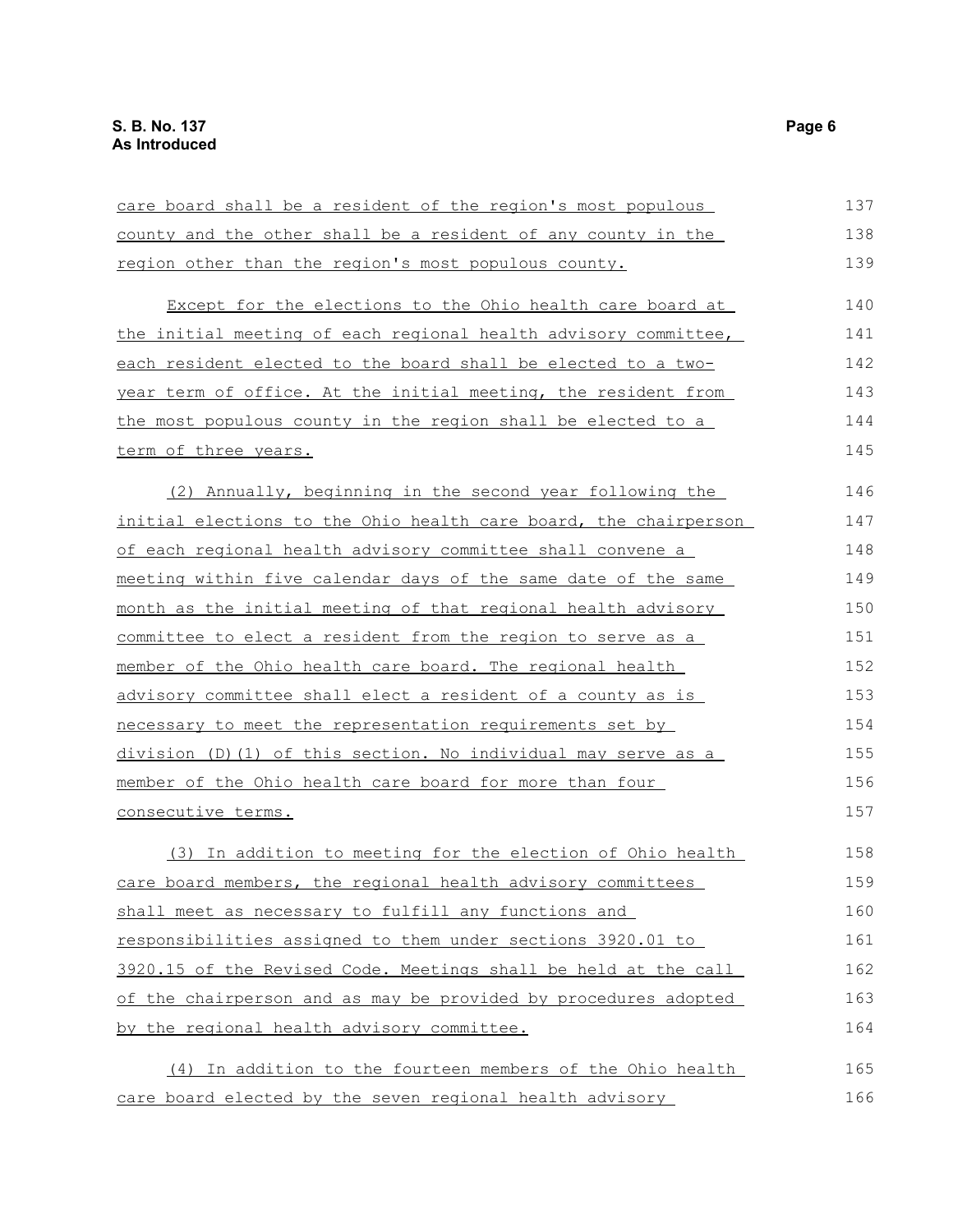committees, the director of health shall be a voting ex officio member of the Ohio health care board. (E)(1) The director of health shall set the time, place, and date for the initial meeting of the Ohio health care board and shall preside over the Ohio health care board's initial meeting. The initial meeting shall be set not sooner than one hundred fifteen days and not later than one hundred twenty-five days after the effective date of this section. (2) The members of the Ohio health care board annually shall elect a member of the board to serve as chairperson at meetings of the board. Meetings shall be held upon the call of the chairperson and as provided by procedures prescribed by the Ohio health care board. Two-thirds of the members of the Ohio health care board shall constitute a quorum for the conduct of business at meetings of the board. Decisions at meetings of the Ohio health care board shall be reached by majority vote. (3) All meetings of the Ohio health care board are open to the public unless questions of patient confidentiality arise. The Ohio health care board may go into closed executive session with regard to issues related to confidential patient information. The fourteen members of the Ohio health care board elected by the regional health advisory committees shall receive an annual salary and benefits established in accordance with division (J) of section 124.15 of the Revised Code. (F) The seven regional health advisory committees shall act as advisory bodies to the Ohio health care board, representing their individual regions. The regional health advisory committees shall oversee the management of consumer and provider complaints originating in their respective regions and 167 168 169 170 171 172 173 174 175 176 177 178 179 180 181 182 183 184 185 186 187 188 189 190 191 192 193 194 195

shall hold a hearing on all such complaints. The regional health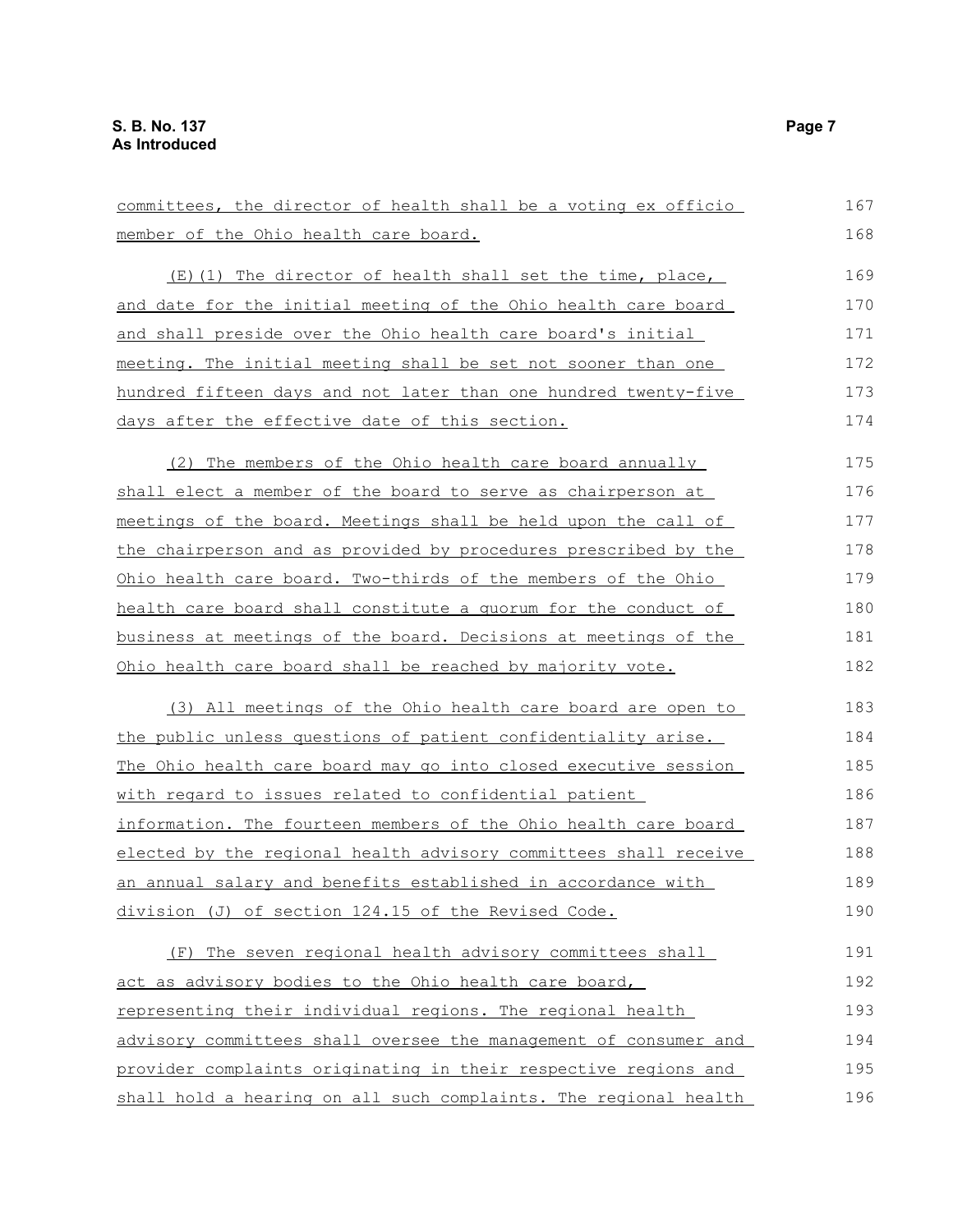| advisory committees shall offer assistance to resolve consumer   | 197 |
|------------------------------------------------------------------|-----|
| and provider disputes and shall seek the agreement of all        | 198 |
| parties to the dispute to submit the dispute to negotiation or   | 199 |
| binding arbitration. A regional health advisory committee shall  | 200 |
| transfer any dispute that is not resolved at the regional level  | 201 |
| to the director of the Ohio health care agency's department of   | 202 |
| consumer affairs within six months; however, the committee may   | 203 |
| vote to transfer individual disputes at an earlier date.         | 204 |
| (G)(1) If a vacancy occurs on the Ohio health care board         | 205 |
| for any reason, resulting in a region being without full         | 206 |
| representation on the board, that region's health advisory       | 207 |
| committee shall elect a resident of that region to fill the      | 208 |
| vacancy. Any resident elected to fill a vacancy shall serve the  | 209 |
| remainder of the departing member's term. The health advisory    | 210 |
| committee shall elect a resident of a county as necessary to     | 211 |
| meet the representation requirements set by division (D) (1) of  | 212 |
| this section.                                                    | 213 |
| (2) A serving member of the Ohio health care board shall         | 214 |
| continue to serve following the expiration of their term until a | 215 |
| successor takes office or a period of ninety days has elapsed,   | 216 |
| <u>whichever occurs first.</u>                                   | 217 |
| (H) (1) The members and staff of the Ohio health care board      | 218 |
| and employees of the Ohio health care agency, and their          | 219 |
| immediate families, are prohibited from having any pecuniary     | 220 |
| interest in any business with a contract, or in negotiation for  | 221 |
| a contract, with either the Ohio health care board or Ohio       | 222 |
| health care agency, or that is subject to the Ohio health care   | 223 |
| board's oversight. The members and staff of the Ohio health care | 224 |
| board and employees of the Ohio health care agency shall not     | 225 |
| knowingly receive remuneration for health care service of any    | 226 |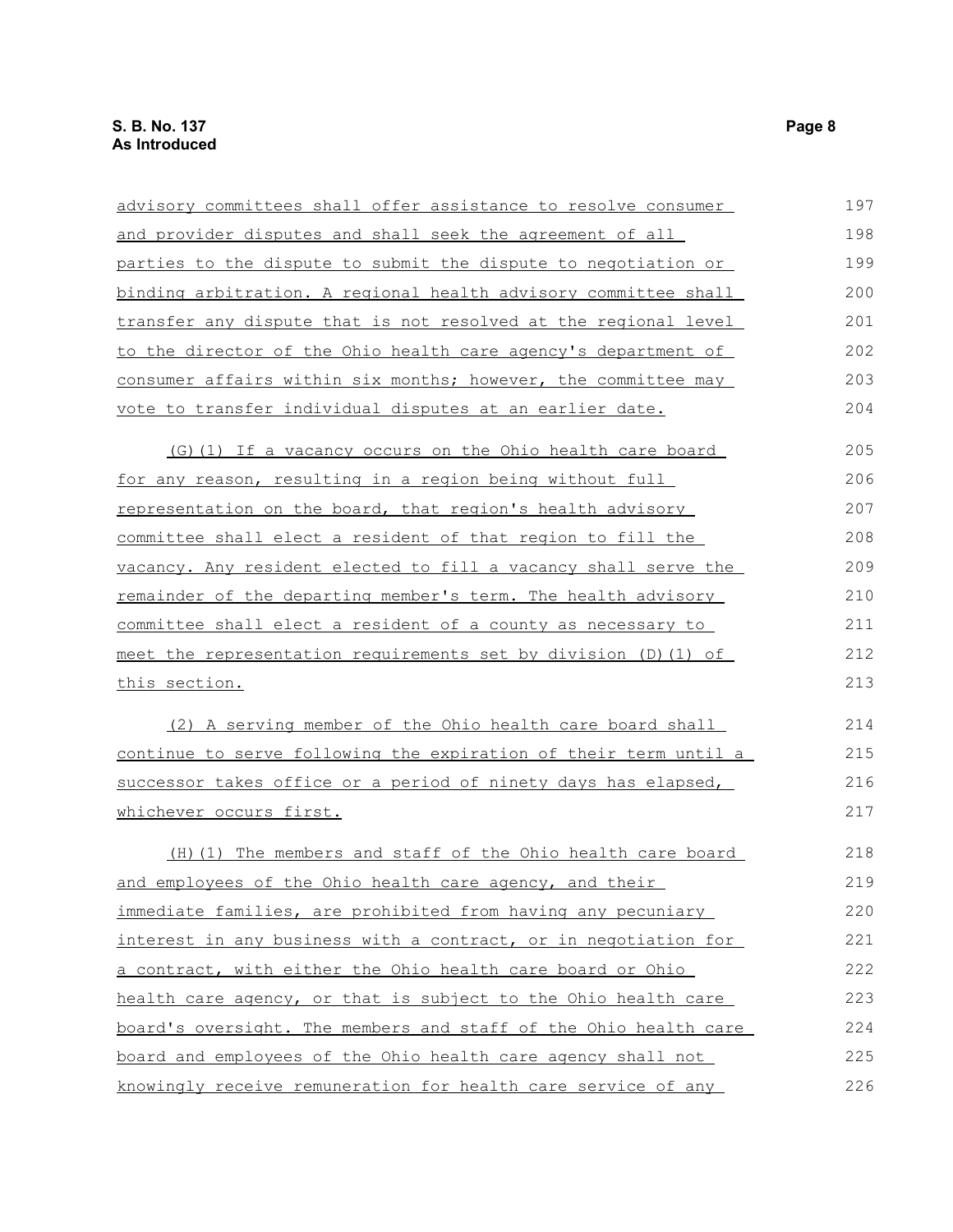| kind during their term of service or employment. The members and    | 227 |
|---------------------------------------------------------------------|-----|
| staff of the Ohio health care board and employees of the Ohio       | 228 |
| health care agency, and their immediate families, shall not         | 229 |
| knowingly receive consulting fees of any kind from any source       | 230 |
| that is directly or indirectly related to the delivery of health    | 231 |
| care services pursuant to the Ohio health care plan. The members    | 232 |
| <u>and staff of the Ohio health care board and employees of the</u> | 233 |
| Ohio health care agency, and their immediate families, are          | 234 |
| prohibited from knowingly owning stock in, and from investing in    | 235 |
| mutual funds holding stock in, pharmaceutical companies, health     | 236 |
| maintenance organizations, or other businesses that relate          | 237 |
| directly or indirectly to the delivery of health care services,     | 238 |
| unless the stock or mutual funds are in a blind trust.              | 239 |
| (2) No member of the Ohio health care board other than the          | 240 |
| director of health shall knowingly hold any other salaried          | 241 |
| public position with the state, either elected or appointed,        | 242 |
| during the member's tenure on the board. The director of health     | 243 |
| shall receive no salary or benefits by virtue of the director's     | 244 |
| service on the Ohio health care board.                              | 245 |
| (3) The chairperson of the Ohio health care board may               | 246 |
| conduct hearings to determine if a violation of this division       | 247 |
| has occurred. Notice of any hearing, the conduct of the hearing,    | 248 |
| and all other matters relating to the holding of the hearing        | 249 |
| shall be governed by Chapter 119. of the Revised Code. If a         | 250 |
| member of the Ohio health care board, or of the member's            | 251 |
| immediate family, is found to have violated this division, the      | 252 |
| chairperson of the Ohio health care board of health shall remove    | 253 |
| the member from the Ohio health care board. If a staffer of the     | 254 |
| Ohio health care board or an employee of the Ohio health care       | 255 |
| agency, or a member of the staffer's or employee's immediate        | 256 |
| family, is found to have violated this division, the Ohio health    | 257 |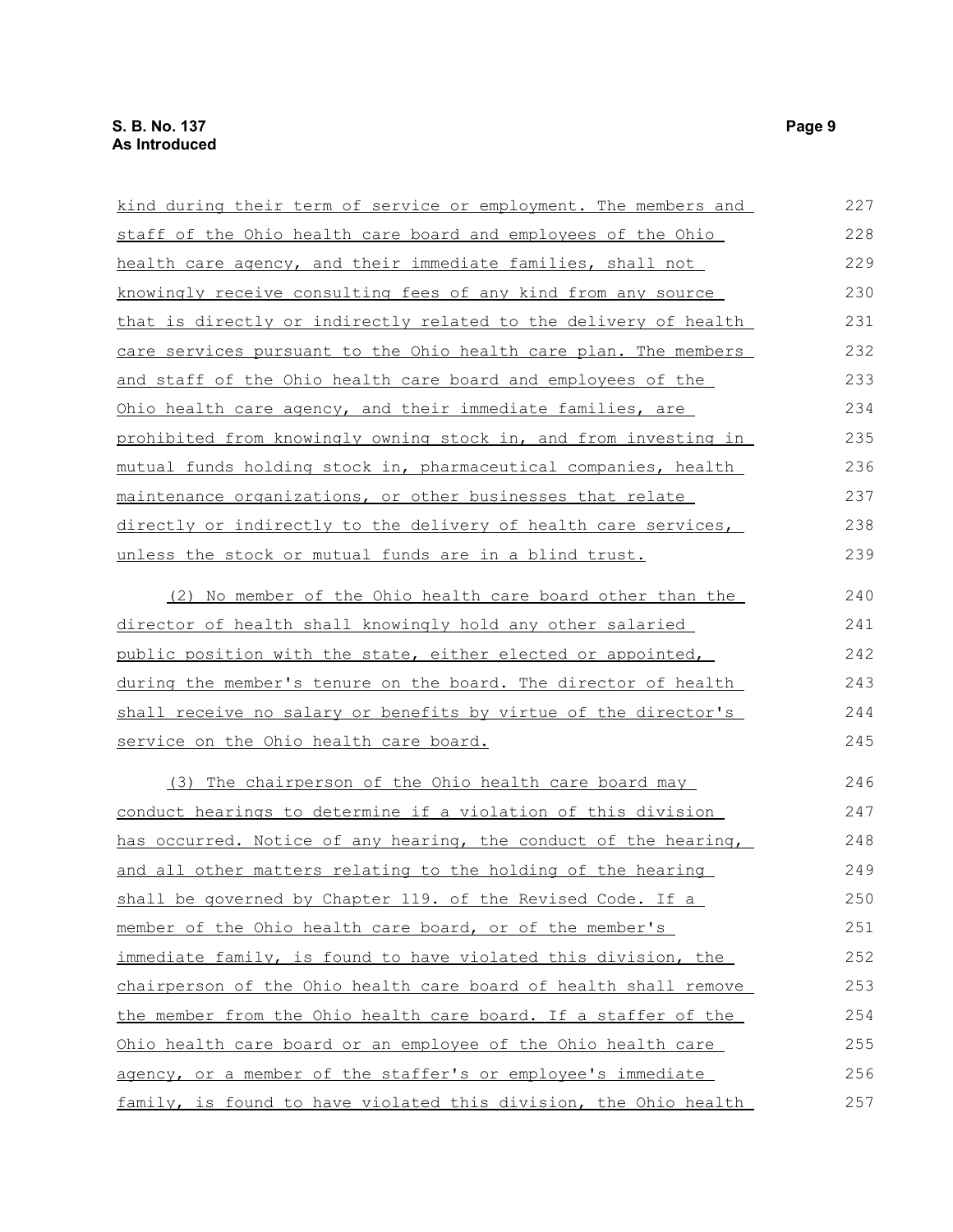care board or Ohio health care agency shall take appropriate disciplinary action against the staffer or employee, which action may include termination of employment. Sections 101.82 and 101.83 of the Revised Code do not apply to the Ohio health care board and the regional health advisory committees. **Sec. 3920.04.** (A) The Ohio health care board is responsible for directing the Ohio health care agency in the performance of all duties, the exercise of all powers, and the assumption and discharge of all functions vested in the Ohio health care agency. The Ohio health care board shall adopt rules in accordance with Chapter 119. of the Revised Code as needed to carry out the purposes of, and to enforce, Chapter 3920. of the Revised Code. (B) The duties and functions of the Ohio health care board include, but are not limited to, the following: (1) Implementing statutory eligibility standards for benefits; (2) Annually adopting a benefits package for participants of the Ohio health care plan; (3) Acting directly or through one or more contractors as the single payer for all claims for health care services made under the Ohio health care plan; (4) Developing and implementing separate formulas for determining budgets under sections 3920.21 to 3920.28 of the Revised Code; (5) Annually reviewing the formulas for determining the appropriateness and sufficiency of rates, fees, and prices; 258 259 260 261 262 263 264 265 266 267 268 269 270 271 272 273 274 275 276 277 278 279 280 281 282 283 284 285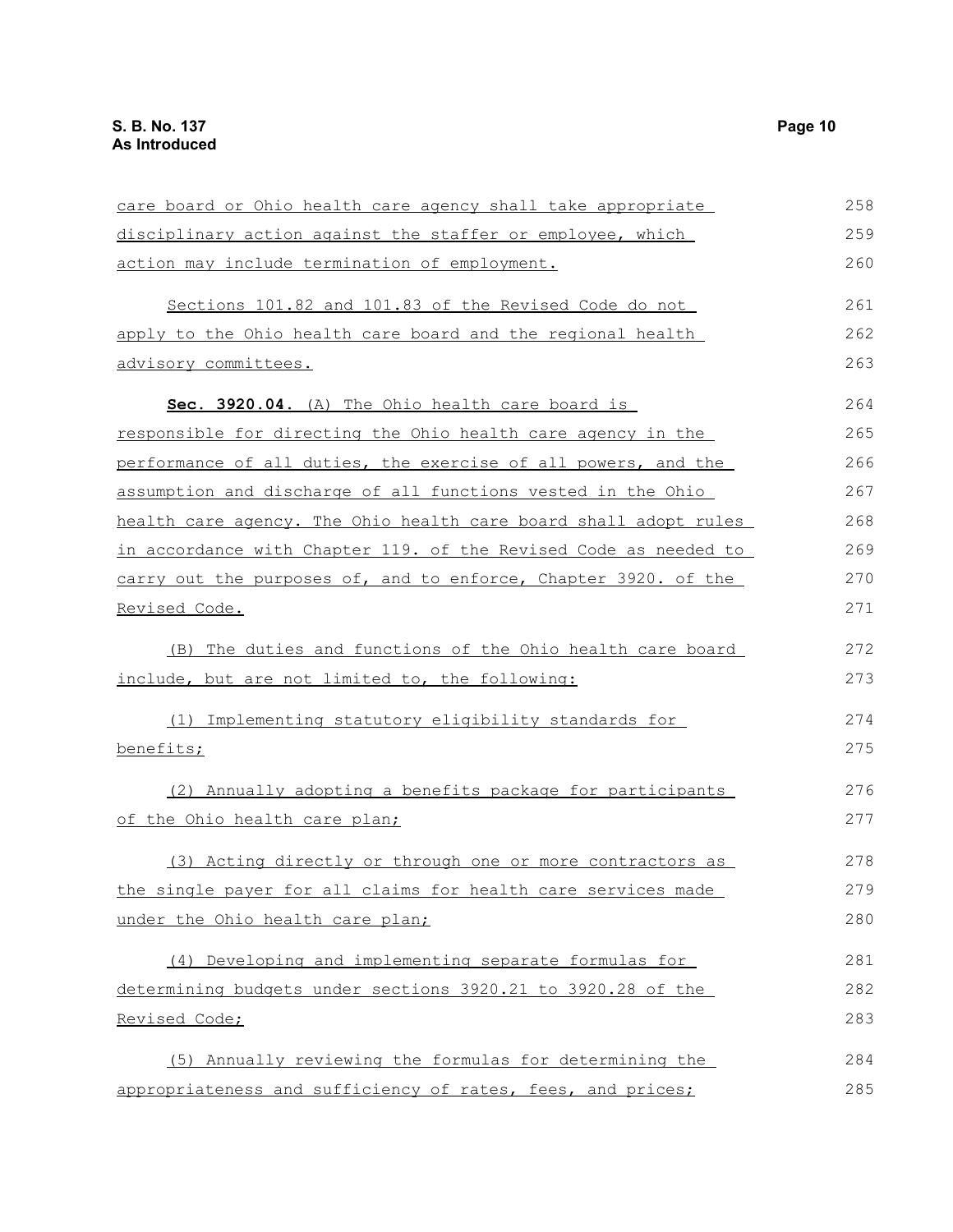| (6) Providing for timely payments to providers through a         | 286 |
|------------------------------------------------------------------|-----|
| structure that is well organized and that eliminates unnecessary | 287 |
| administrative costs;                                            | 288 |
| (7) Implementing, to the extent permitted by federal law,        | 289 |
| standardized claims and reporting methods for use by the Ohio    | 290 |
| health care plan;                                                | 291 |
| (8) Developing a system of centralized electronic claims         | 292 |
| and payments;                                                    | 293 |
| <u>(9) Establishing an enrollment system that will ensure</u>    | 294 |
| that all eligible Ohio residents, including those who travel     | 295 |
| frequently, those who cannot read, and those who do not speak    | 296 |
| English, are aware of their right to health care and are         | 297 |
| formally enrolled in the Ohio health care plan;                  | 298 |
| (10) Reporting annually to the general assembly and the          | 299 |
| governor, on or before the first day of October, on the          | 300 |
| performance of the Ohio health care plan, the fiscal condition   | 301 |
| of the Ohio health care plan, any need for rate adjustments,     | 302 |
| recommendations for statutory changes, the receipt of payments   | 303 |
| from the federal government, whether current year goals and      | 304 |
| priorities were met, future goals and priorities, and major new  | 305 |
| technology or prescription drugs that may affect the cost of the | 306 |
| health care services provided by the Ohio health care plan;      | 307 |
| (11) Administering the revenues of the Ohio health care          | 308 |
| fund pursuant to section 3920.09 of the Revised Code;            | 309 |
| (12) Obtaining appropriate liability and other forms of          | 310 |
| insurance to provide coverage for the Ohio health care plan, the | 311 |
| Ohio health care board, the Ohio health care agency, and their   | 312 |
| employees and agents;                                            | 313 |
| (13) Establishing, appointing, and funding appropriate           | 314 |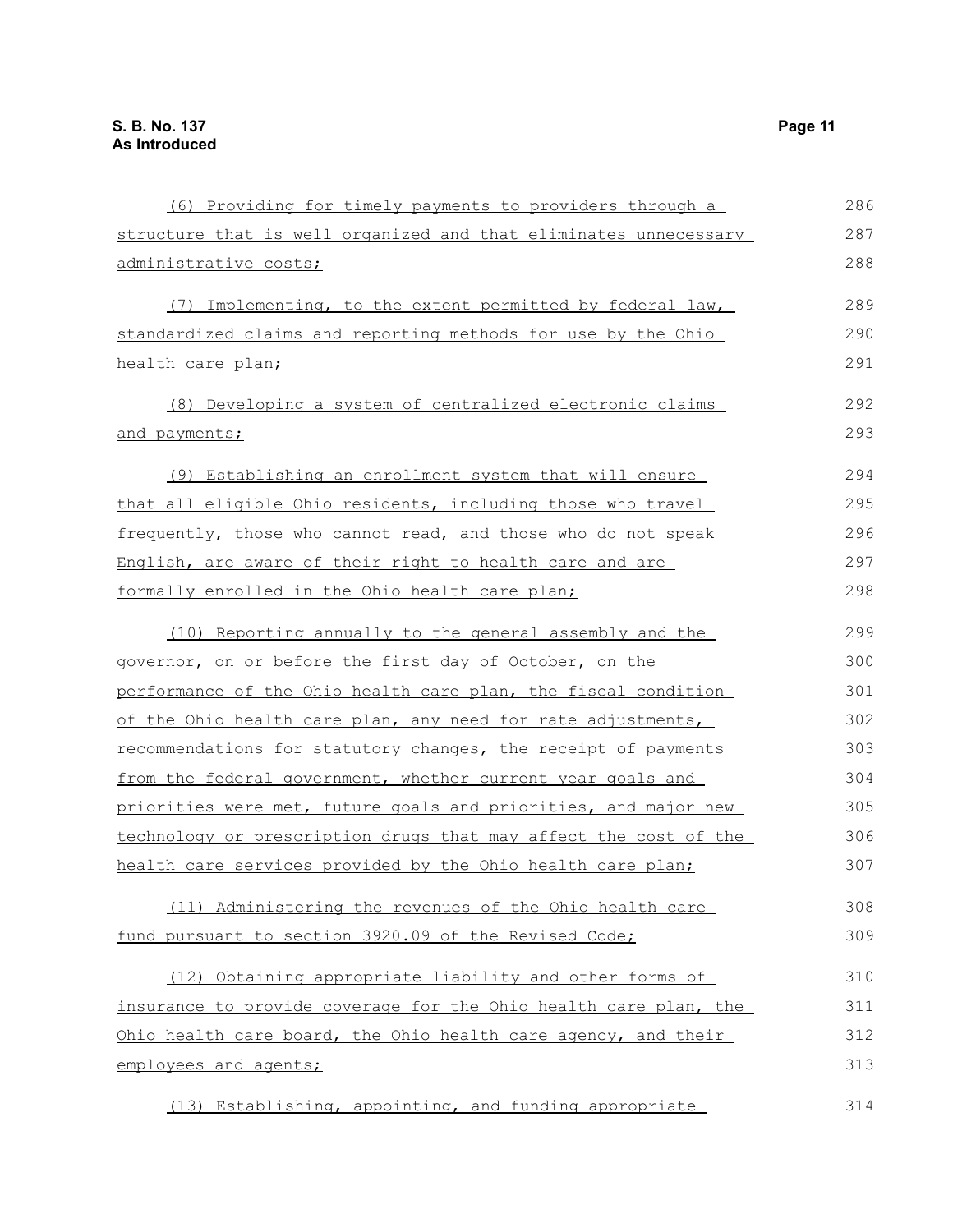| staff for the Ohio health care agency throughout Ohio;             | 315 |
|--------------------------------------------------------------------|-----|
| (14) Procuring requisite office space and administrative           | 316 |
| support;                                                           | 317 |
| (15) Administering aspects of the Ohio health care agency          | 318 |
| by taking actions that include, but are not limited to, the        | 319 |
| following:                                                         | 320 |
| (a) Establishing standards and criteria for the allocation         | 321 |
| <u>of operating funds;</u>                                         | 322 |
| (b) Meeting regularly with the executive director and              | 323 |
| <u>administrators of the Ohio health care agency to review the</u> | 324 |
| impact of the agency and its policies on the regional districts    | 325 |
| established under section 3920.03 of the Revised Code;             | 326 |
| (c) Establishing goals for the health care system                  | 327 |
| established pursuant to the Ohio health care plan in measurable    | 328 |
| terms;                                                             | 329 |
| (d) Establishing statewide health care databases to                | 330 |
| support health care services planning;                             | 331 |
| (e) Implementing policies, and developing mechanisms and           | 332 |
| incentives, to assure culturally and linguistically sensitive      | 333 |
| care;                                                              | 334 |
| (f) Establishing standards and criteria for the                    | 335 |
| determination of appropriate compensation and training for         | 336 |
| residents of Ohio who are displaced from work due to the           | 337 |
| implementation of the Ohio health care plan;                       | 338 |
| (q) Establishing methods for the recovery of costs for             | 339 |
| health care services provided pursuant to the Ohio health care     | 340 |
| plan to a participant that are covered under the terms of a        | 341 |
| policy of insurance, a health benefit plan, or other collateral    | 342 |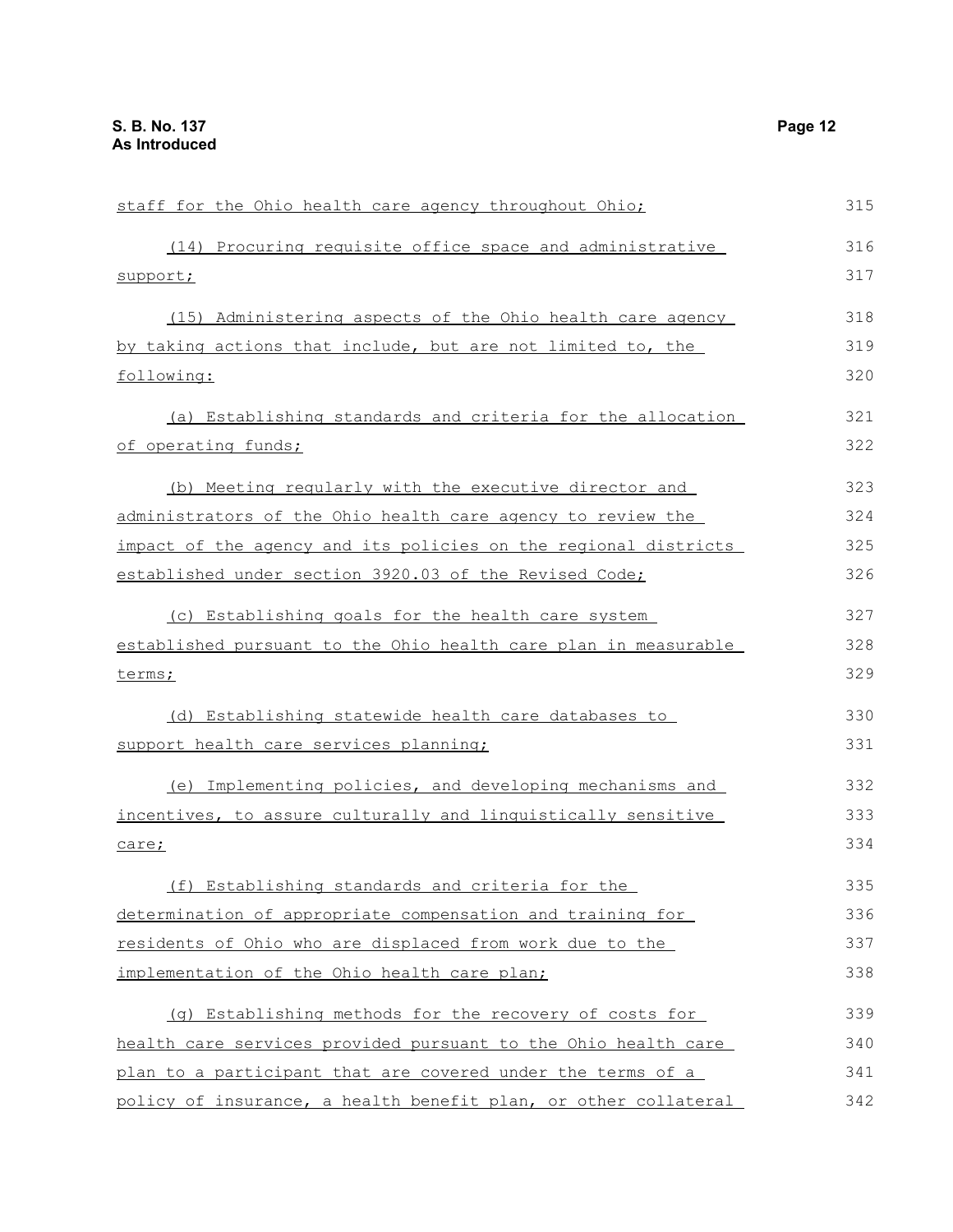| source available to the participant under which the participant  | 343 |
|------------------------------------------------------------------|-----|
| has a right of action for compensation. Receipt of health care   | 344 |
| services pursuant to the Ohio health care plan shall be deemed   | 345 |
| an assignment by the participant of any right to payment for     | 346 |
| services from any policy, plan, or other source. The other       | 347 |
| source of health care benefits shall pay to the Ohio health care | 348 |
| fund all amounts it is obligated to pay to the participant for   | 349 |
| covered health care services. The Ohio health care board may     | 350 |
| commence any action necessary to recover the amounts due.        | 351 |
| (16) Appointing a technical and medical advisory board.          | 352 |
| The members of the technical and medical advisory board shall    | 353 |
| represent a cross section of the medical and provider community  | 354 |
| and consumers, and shall include two persons, one being a        | 355 |
| provider and the other representing consumers, from each region  | 356 |
| designated in section 3920.03 of the Revised Code. The members   | 357 |
| of the technical and medical advisory board shall be reimbursed  | 358 |
| for actual and necessary expenses incurred in the performance of | 359 |
| their duties. The technical and medical advisory board's duties  | 360 |
| include:                                                         | 361 |
| (a) Advising the Ohio health care board on the                   | 362 |
| establishment of policy on medical issues, population-based      | 363 |
| public health issues, research priorities, scope of services,    | 364 |
| expanding access to health care services, and evaluating the     | 365 |
| performance of the Ohio health care plan;                        | 366 |
| (b) Investigating proposals for innovative approaches to         | 367 |
| the promotion of health, the prevention of disease and injury,   | 368 |
| patient education, research, and health care delivery;           | 369 |
| (c) Advising the Ohio health care board on the                   | 370 |
| establishment of standards and criteria to evaluate requests     | 371 |
| from health care facilities for capital improvements.            | 372 |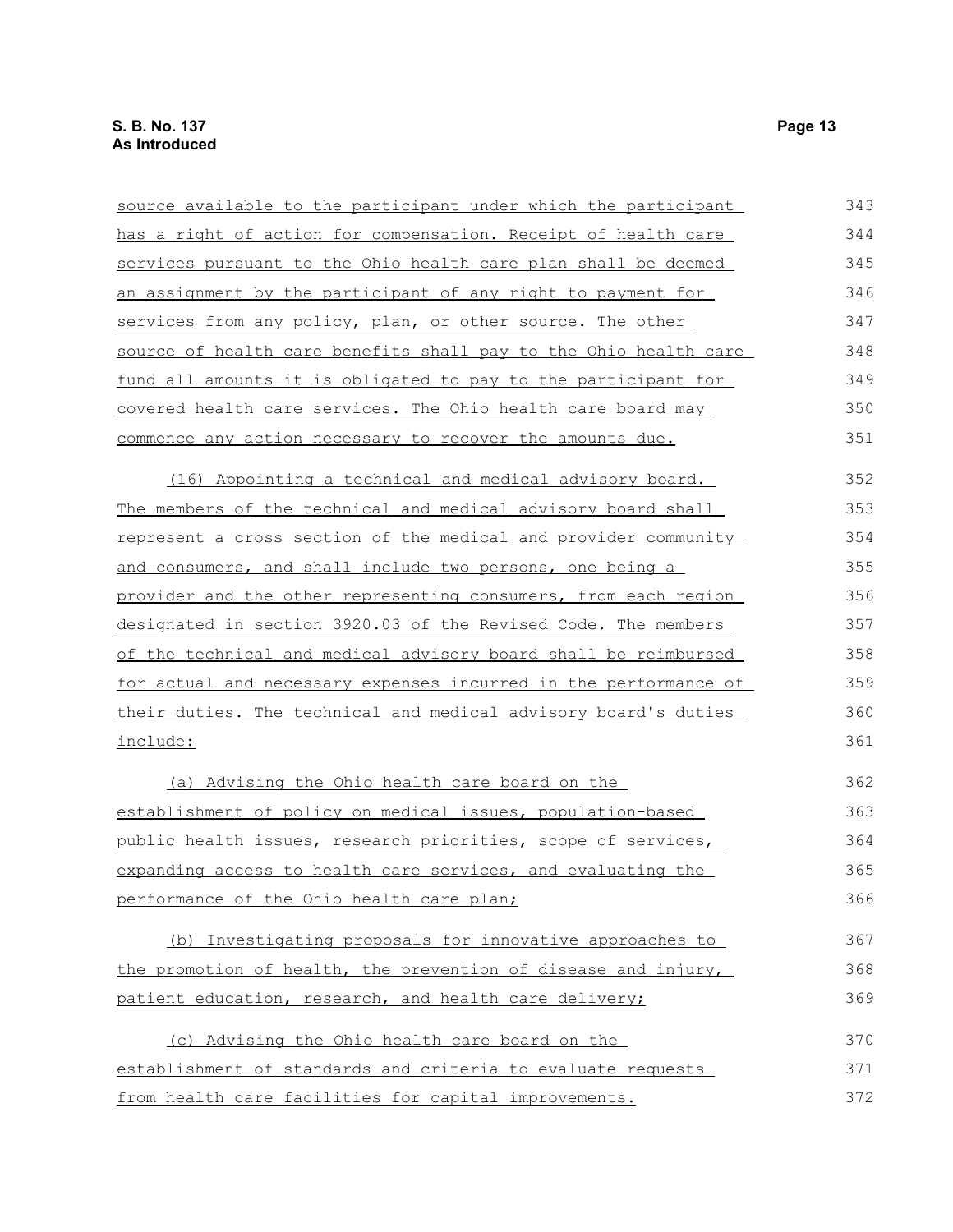| (C) The Ohio health care board shall employ and fix the          | 373 |
|------------------------------------------------------------------|-----|
| compensation of Ohio health care agency personnel, with the      | 374 |
| approval of the department of administrative services, as needed | 375 |
| by the agency to properly discharge the agency's duties. The     | 376 |
| employment of personnel by the Ohio health care board is subject | 377 |
| to the civil service laws of this state. The Ohio health care    | 378 |
| board shall employ personnel including, but not limited to, the  | 379 |
| following:                                                       | 380 |
| (1) Executive director;                                          | 381 |
| (2) Administrator of planning, research, and development;        | 382 |
| (3) Administrator of finance;                                    | 383 |
| (4) Administrator of quality assurance;                          | 384 |
| (5) Administrator of consumer affairs;                           | 385 |
| (6) Legal counsel to represent the Ohio health care agency       | 386 |
| and Ohio health care board in any legal action brought by or     | 387 |
| against the agency or board under or pursuant to any provision   | 388 |
| of the Revised Code under the agency's or board's jurisdiction.  | 389 |
| (D) No member of the Ohio health care board or individual        | 390 |
| on the staff of the Ohio health care board or Ohio health care   | 391 |
| agency shall use for personal benefit any information filed with | 392 |
| or obtained by the Ohio health care board that is not then       | 393 |
| readily available to the public. No member of the Ohio health    | 394 |
| care board shall use or in any way attempt to use their position | 395 |
| as a member to influence a decision of any other governmental    | 396 |
| body.                                                            | 397 |
| Sections 101.82 and 101.83 of the Revised Code do not            | 398 |
| apply to the technical and medical advisory board established    | 399 |
| pursuant to this section.                                        | 400 |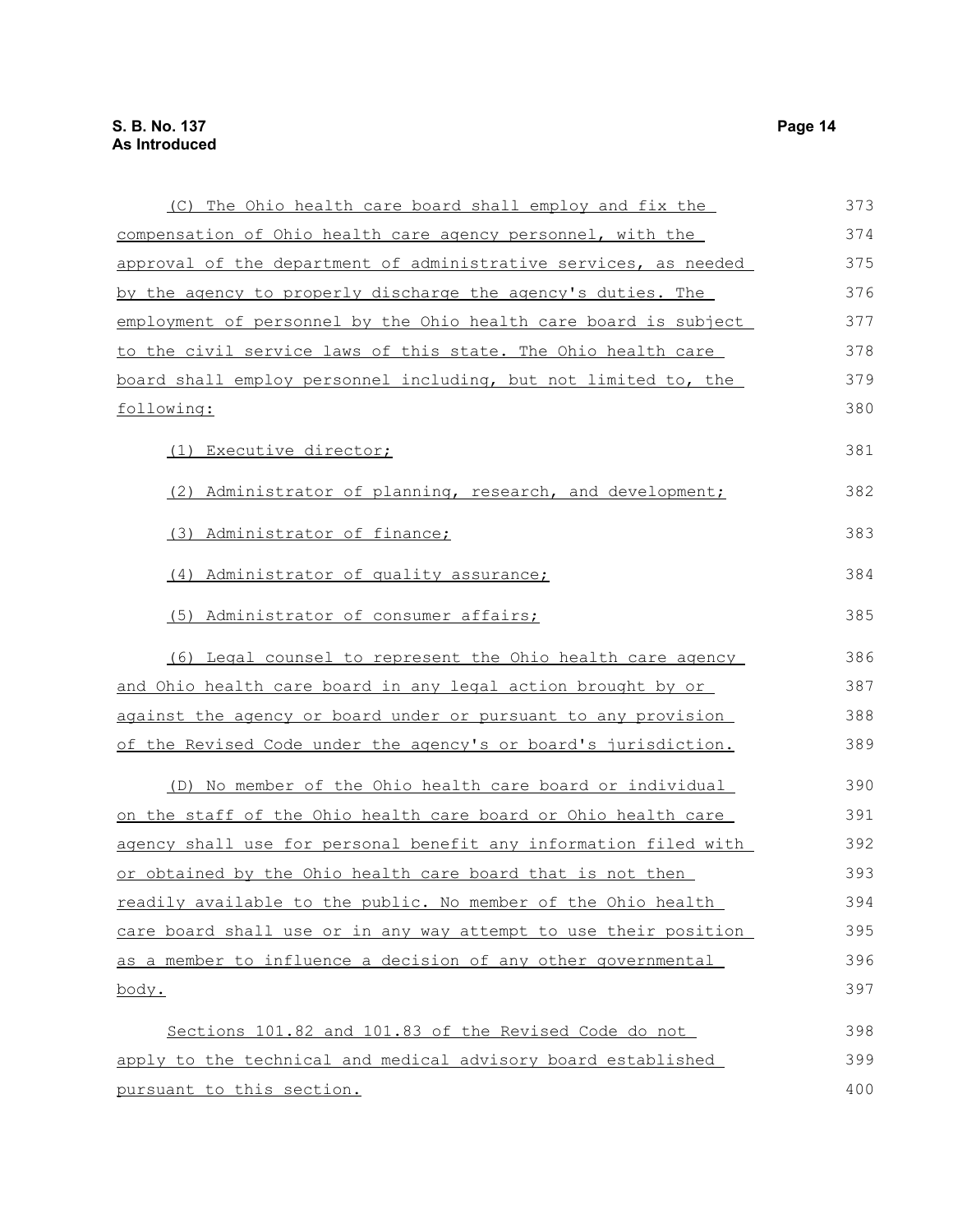| Sec. 3920.05. The executive director of the Ohio health          | 401 |
|------------------------------------------------------------------|-----|
| care agency appointed under section 3920.04 of the Revised Code  | 402 |
| is the chief administrator of the Ohio health care plan and      | 403 |
| shall administer and enforce Chapter 3920. of the Revised Code.  | 404 |
| The executive director shall oversee the operation of the Ohio   | 405 |
| health care agency and the agency's performance of any duties    | 406 |
| assigned by the Ohio health care board.                          | 407 |
| Sec. 3920.06. (A) The executive director of the Ohio             | 408 |
| health care agency shall determine the duties of the             | 409 |
| administrator of planning, research, and development. Those      | 410 |
| duties shall include, but not be limited to, the following:      | 411 |
| (1) Establishing policy on medical issues, population-           | 412 |
| based public health issues, research priorities, scope of        | 413 |
| services, the expansion of participants' access to health care   | 414 |
| services, and evaluating the performance of the Ohio health care | 415 |
| plan;                                                            | 416 |
| (2) Investigating proposals for innovative approaches for        | 417 |
| the promotion of health, the prevention of disease and injury,   | 418 |
| patient education, research, and the delivery of health care     | 419 |
| services;                                                        | 420 |
| (3) Establishing standards and criteria for evaluating           | 421 |
| applications from health care facilities for capital             | 422 |
| improvements.                                                    | 423 |
| (B)(1) The executive director shall determine the duties         | 424 |
| of the administrator of consumer affairs. Those duties shall     | 425 |
| include, but not be limited to, the following:                   | 426 |
| (a) Developing educational and informational guides for          | 427 |
| consumers that describe consumer rights and responsibilities and | 428 |
| that inform consumers of effective ways to exercise consumer     | 429 |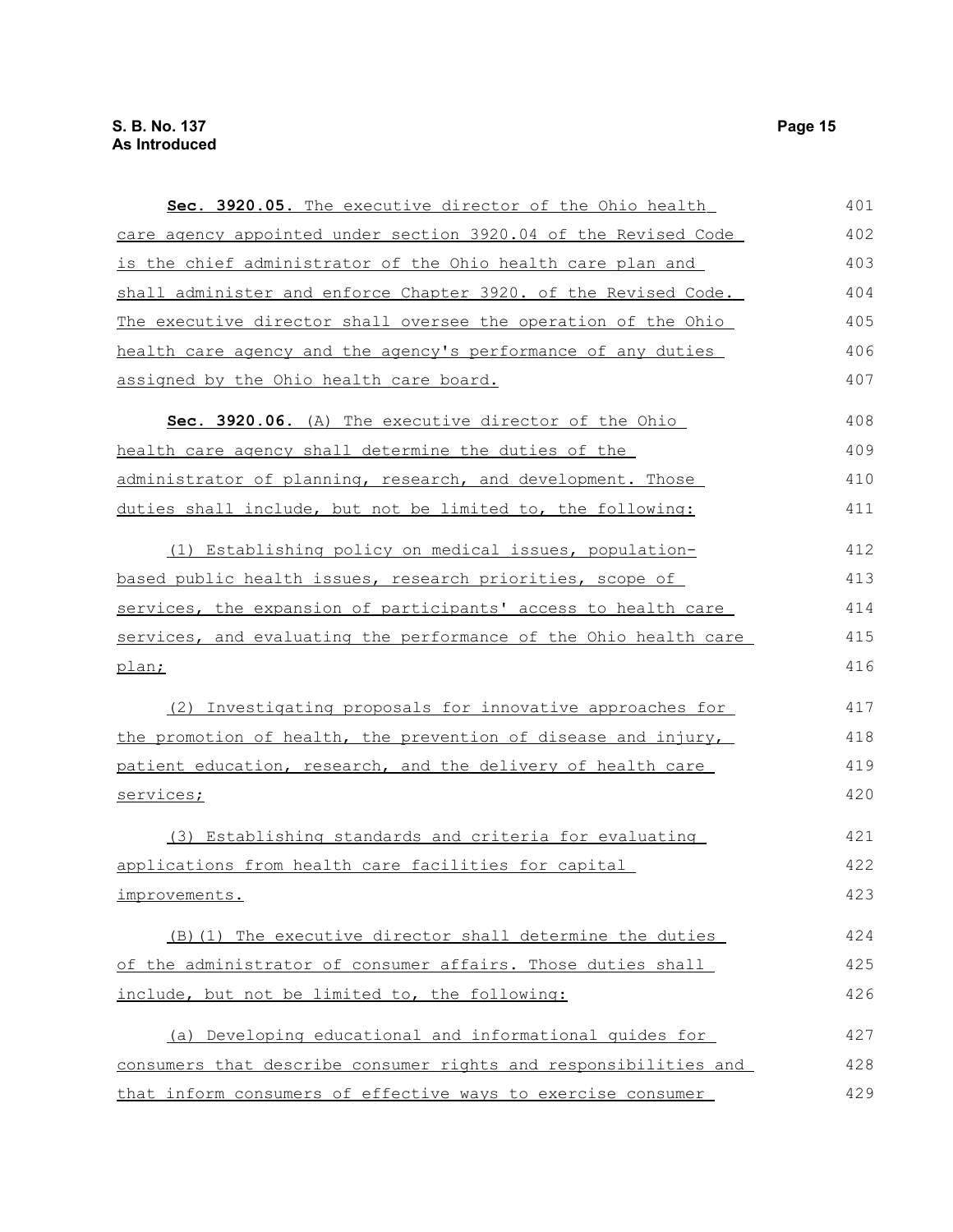| rights to obtain health care services. The quides shall be easy  | 430 |
|------------------------------------------------------------------|-----|
| to read and understand and available in English and in other     | 431 |
| languages. The Ohio health care agency shall make the quides     | 432 |
| available to the public through public outreach and educational  | 433 |
| programs and through the internet web site of the Ohio health    | 434 |
| care agency.                                                     | 435 |
| (b) Establishing a toll-free telephone number to receive         | 436 |
| questions and complaints regarding the Ohio health care agency   | 437 |
| and the agency's services. The Ohio health care agency's         | 438 |
| internet web site shall provide complaint forms and instructions | 439 |
| online.                                                          | 440 |
| (c) Examining suggestions from the public;                       | 441 |
| (d) Making recommendations for improvements to the Ohio          | 442 |
| health care board;                                               | 443 |
| (e) Examining the extent to which individual health care         | 444 |
| facilities in a region meet the needs of the community in which  | 445 |
| they are located;                                                | 446 |
| (f) Receiving, investigating, and responding to all              | 447 |
| complaints about any aspect of the Ohio health care plan and     | 448 |
| referring the results of all investigations into the provision   | 449 |
| of health care services by health care providers or facilities   | 450 |
| to the appropriate provider or health care facility licensing    | 451 |
| board, or when appropriate, to a law enforcement agency;         | 452 |
| (q) Publishing an annual report for the public and the           | 453 |
| general assembly that contains a statewide evaluation of the     | 454 |
| Ohio health care agency and of the delivery of health care       | 455 |
| services in each region established under section 3920.03 of the | 456 |
| Revised Code;                                                    | 457 |
| (h) Holding public hearings, at least annually, within           | 458 |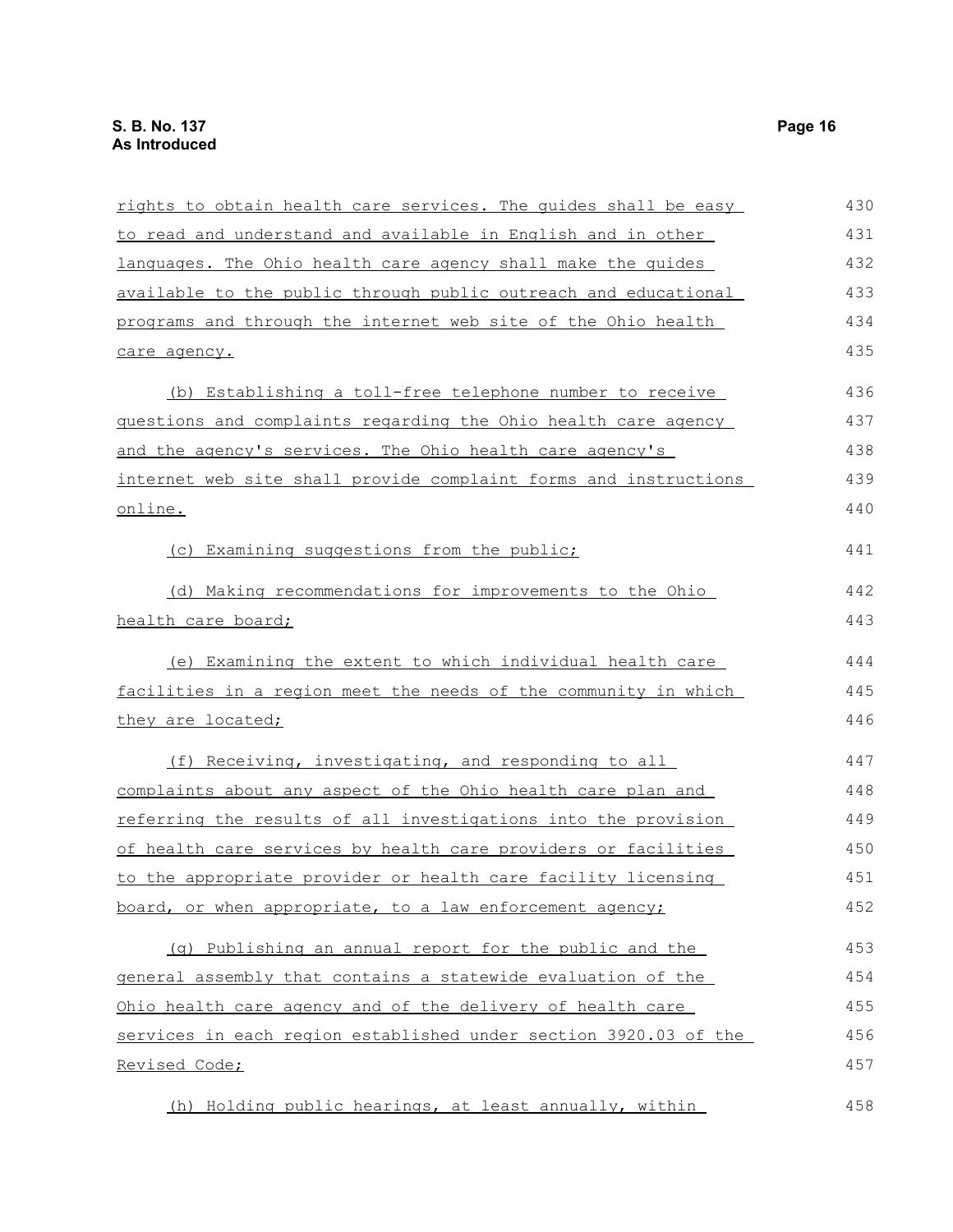each region established under section 3920.03 of the Revised Code for public suggestions and complaints. (2) The administrator of consumer affairs shall work closely with the seven regional health advisory committees on the resolution of complaints. In the discharge of the administrator's duties, the administrator shall have unlimited access to all nonconfidential and nonprivileged documents in the custody and control of the agency. Nothing in Chapter 3920. of the Revised Code prohibits a consumer or class of consumers, or the administrator of consumer affairs, from seeking relief through the courts. (C) The executive director, in consultation with the technical and medical advisory board, shall determine the duties of the administrator of quality assurance. Those duties shall include, but not be limited to, the following: (1) Studying and reporting on the efficacy of health care treatments and medications for particular conditions; (2) Identifying causes of medical errors and devising procedures to decrease medical errors; (3) Establishing an evidence-based formulary; (4) Identifying treatments and medications that are unsafe or have no proven value; (5) Establishing a process for soliciting information on medical standards from providers and consumers for purposes of this division. (D) The executive director shall determine the duties of the administrator of finance. Those duties shall include, but not be limited to, the following: 459 460 461 462 463 464 465 466 467 468 469 470 471 472 473 474 475 476 477 478 479 480 481 482 483 484 485 486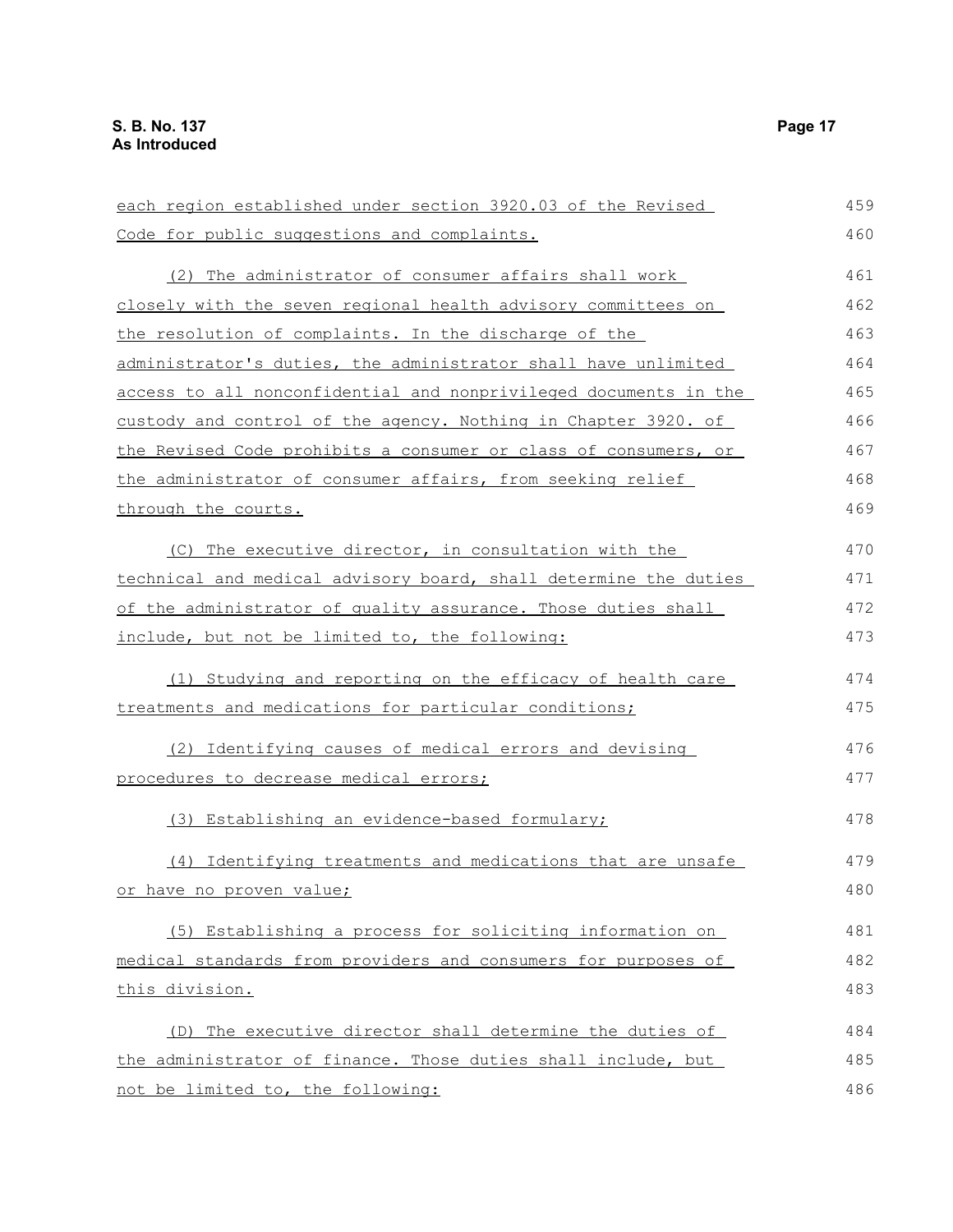| (1) Administering the Ohio health care fund;                     | 487 |
|------------------------------------------------------------------|-----|
| (2) Making prompt payments to providers;                         | 488 |
| (3) Developing a system of centralized claims and                | 489 |
| payments;                                                        | 490 |
| (4) Communicating to the treasurer of state when funds are       | 491 |
| needed for the operation of the Ohio health care plan;           | 492 |
| (5) Establishing a process for soliciting information on         | 493 |
| medical standards from providers and consumers for purposes of   | 494 |
| <u>this division.</u>                                            | 495 |
| (E) The executive director shall determine the duties of         | 496 |
| the administrator of finance. Those duties shall include, but    | 497 |
| not be limited to, the following:                                | 498 |
| (1) Administering the Ohio health care fund;                     | 499 |
| (2) Making prompt payments to providers;                         | 500 |
| (3) Developing a system of centralized claims and                | 501 |
| payments;                                                        | 502 |
| (4) Communicating to the treasurer of state when funds are       | 503 |
| needed for the operation of the Ohio health care plan;           | 504 |
| (5) Developing information systems for utilization review;       | 505 |
| (6) Investigating possible provider or consumer fraud.           | 506 |
| Sec. 3920.07. (A) All Ohio residents and individuals             | 507 |
| employed in Ohio, including the homeless and migrant workers,    | 508 |
| are eligible for coverage under the Ohio health care plan. The   | 509 |
| Ohio health care board shall establish standards and a           | 510 |
| simplified procedure to demonstrate proof of residency. The Ohio | 511 |
| health care board shall establish a procedure to enroll eligible | 512 |
| residents and employees and to provide each individual covered   | 513 |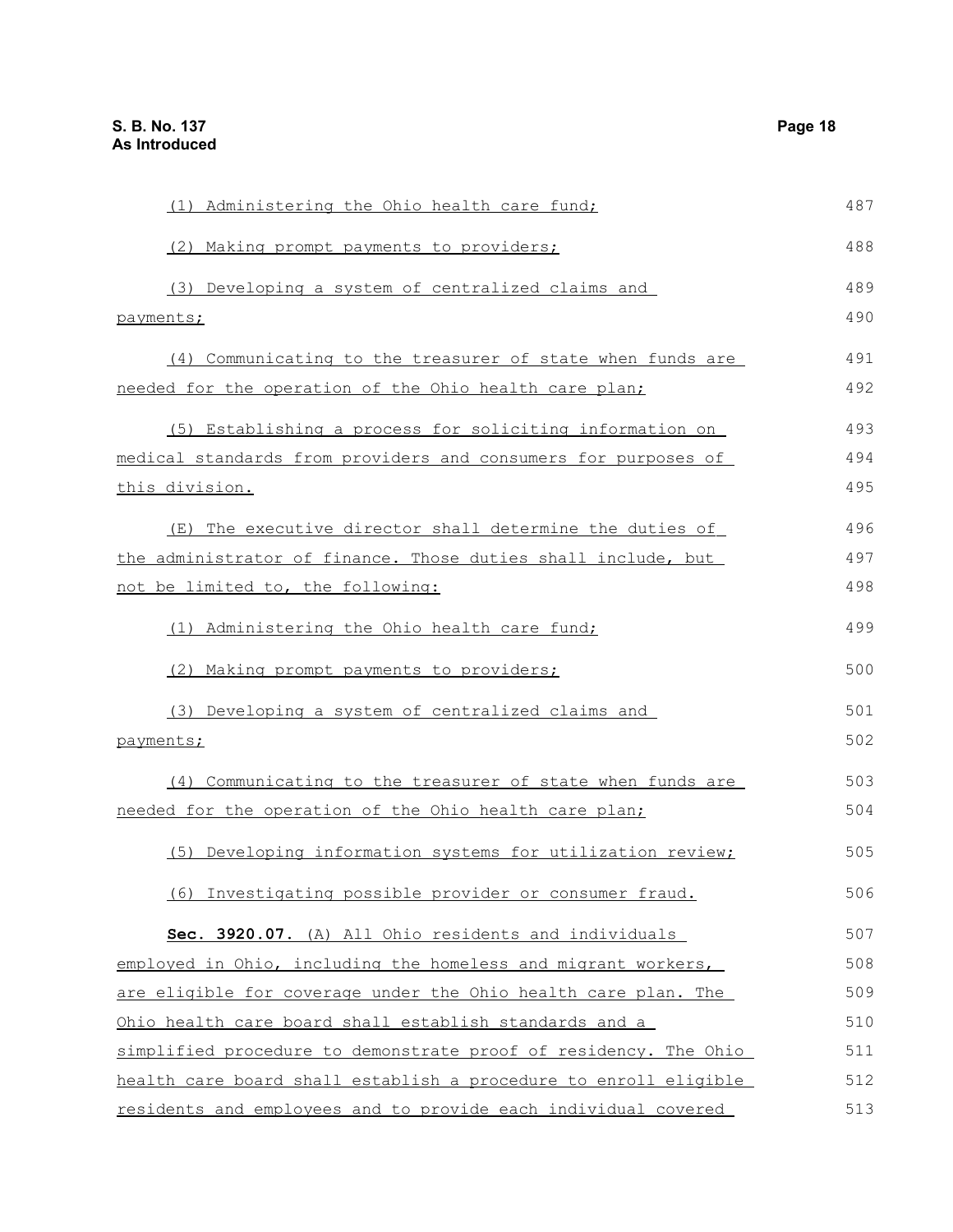| under the Ohio health care plan with identification that         | 514 |
|------------------------------------------------------------------|-----|
| providers may use to determine eligibility for health care       | 515 |
| services under the Ohio health care plan.                        | 516 |
| (B) If waivers are not obtained under sections 3920.31 to        | 517 |
| 3920.33 of the Revised Code from the medical assistance and      | 518 |
| medicare programs operated under Title XVIII or XIX of the       | 519 |
| "Social Security Act," 49 Stat. 20 (1935), 42 U.S.C. 301, as     | 520 |
| amended, or whenever a necessary waiver is not in effect, the    | 521 |
| medical assistance and medicare programs shall act as the        | 522 |
| primary insurers for Ohio residents and individuals employed in  | 523 |
| this state for health coverage and the Ohio health care plan     | 524 |
| shall serve as the secondary or supplemental plan of health      | 525 |
| coverage. When the Ohio health care plan serves as a secondary   | 526 |
| or supplemental plan of health coverage the Ohio health care     | 527 |
| plan shall not provide coverage to an Ohio resident or           | 528 |
| individual employed in this state for any covered health care    | 529 |
| service that the resident or worker is then eligible to receive  | 530 |
| under the medical assistance or medicare program.                | 531 |
| (C) A plan of employee health coverage provided by an out-       | 532 |
| of-state employer to an Ohio resident working outside of this    | 533 |
| state shall serve as the employee's primary plan of health       | 534 |
| coverage and the Ohio health care plan shall serve as the        | 535 |
| employee's secondary plan of health coverage.                    | 536 |
| (D) The Ohio health care agency shall bill an out-of-state       | 537 |
| employer or the employer's insurer for the cost of covered       | 538 |
| health care services provided in accordance with the Ohio health | 539 |
| care plan to residents of this state employed by the out-of-     | 540 |
| state employer when the health care services provided are        | 541 |
| covered under the terms of the employer's plan of employee       | 542 |
| health coverage.                                                 | 543 |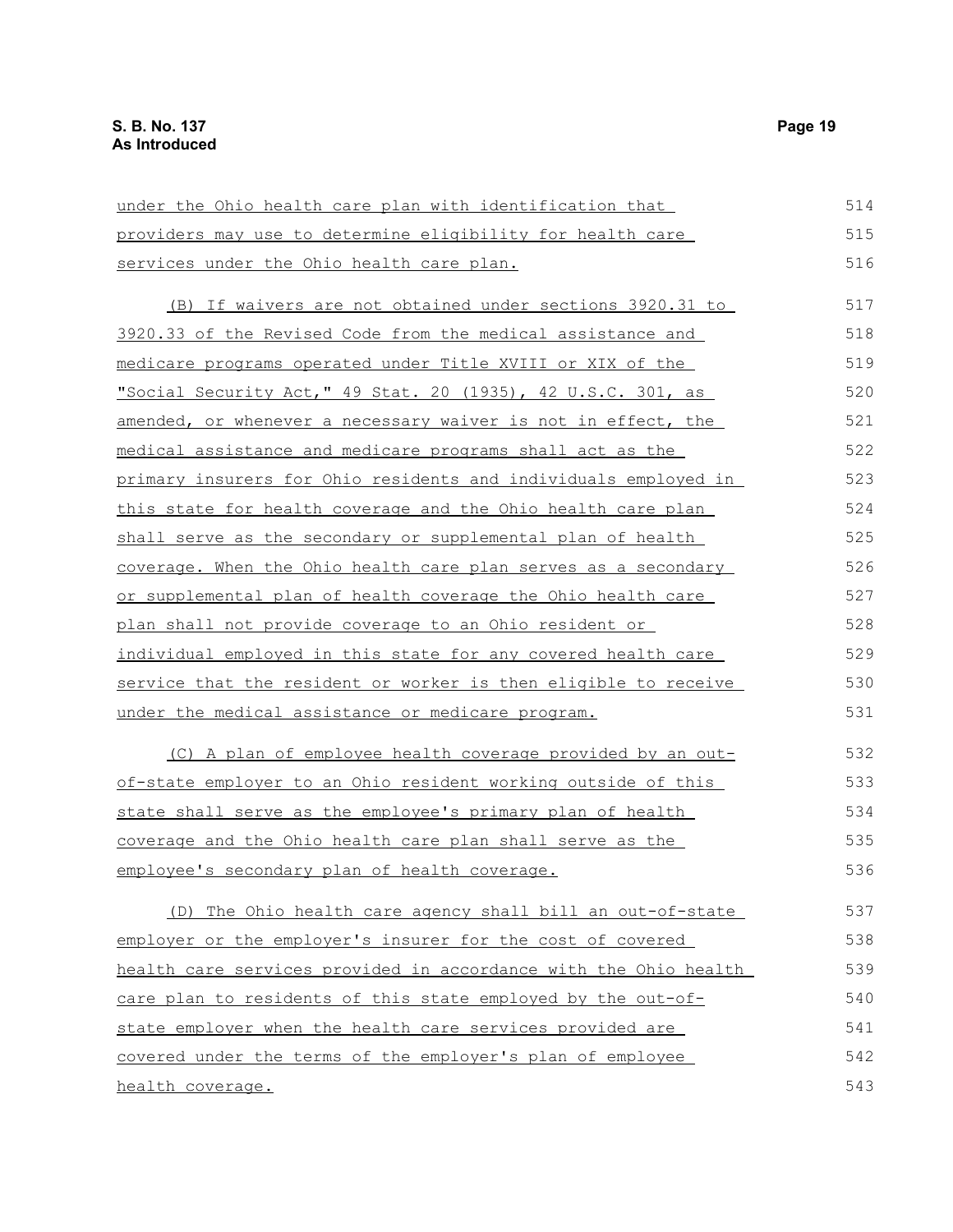| (E) The Ohio health care plan shall reimburse Ohio health                                                                                                                                                                                                                                                                                                                                                                                                                                                                                          | 544 |
|----------------------------------------------------------------------------------------------------------------------------------------------------------------------------------------------------------------------------------------------------------------------------------------------------------------------------------------------------------------------------------------------------------------------------------------------------------------------------------------------------------------------------------------------------|-----|
| care board approved providers practicing outside of this state                                                                                                                                                                                                                                                                                                                                                                                                                                                                                     | 545 |
| at Ohio health care plan rates for health care services rendered                                                                                                                                                                                                                                                                                                                                                                                                                                                                                   | 546 |
| to a plan participant while the participant is out of state.                                                                                                                                                                                                                                                                                                                                                                                                                                                                                       | 547 |
| (F) Any employer operating in this state may purchase                                                                                                                                                                                                                                                                                                                                                                                                                                                                                              | 548 |
| coverage under the Ohio health care plan for an employee who                                                                                                                                                                                                                                                                                                                                                                                                                                                                                       | 549 |
| lives out of state but who works in this state.                                                                                                                                                                                                                                                                                                                                                                                                                                                                                                    | 550 |
| (G) Any institution of higher education, as defined in                                                                                                                                                                                                                                                                                                                                                                                                                                                                                             | 551 |
| section 2741.01 of the Revised Code, located in this state may                                                                                                                                                                                                                                                                                                                                                                                                                                                                                     | 552 |
|                                                                                                                                                                                                                                                                                                                                                                                                                                                                                                                                                    | 553 |
| who does not otherwise have status as a resident of this state.                                                                                                                                                                                                                                                                                                                                                                                                                                                                                    | 554 |
| (H) Any individual who arrives at a health care facility                                                                                                                                                                                                                                                                                                                                                                                                                                                                                           | 555 |
|                                                                                                                                                                                                                                                                                                                                                                                                                                                                                                                                                    | 556 |
| condition to document eligibility for coverage under the Ohio                                                                                                                                                                                                                                                                                                                                                                                                                                                                                      | 557 |
| health care plan shall be presumed to be eligible.                                                                                                                                                                                                                                                                                                                                                                                                                                                                                                 | 558 |
| Sec. 3920.08. (A) The Ohio health care board shall                                                                                                                                                                                                                                                                                                                                                                                                                                                                                                 | 559 |
| establish a single health benefits package that shall include,                                                                                                                                                                                                                                                                                                                                                                                                                                                                                     | 560 |
| but not be limited to, all of the following:                                                                                                                                                                                                                                                                                                                                                                                                                                                                                                       | 561 |
| (1) Inpatient and outpatient provider care, both primary                                                                                                                                                                                                                                                                                                                                                                                                                                                                                           | 562 |
| purchase coverage under the Ohio health care plan for a student<br>unconscious or otherwise unable due to their mental or physical<br>and secondary;<br>(2) Emergency services, as defined in division (A) of<br>section 3923.65 of the Revised Code, twenty-four hours each day<br>on a prudent layperson standard. Residents who are temporarily<br>out of state may receive benefits for emergency services<br>rendered in that state. The Ohio health care agency shall make<br>timely emergency services, including hospital care and triage, | 563 |
|                                                                                                                                                                                                                                                                                                                                                                                                                                                                                                                                                    | 564 |
|                                                                                                                                                                                                                                                                                                                                                                                                                                                                                                                                                    | 565 |
|                                                                                                                                                                                                                                                                                                                                                                                                                                                                                                                                                    | 566 |
|                                                                                                                                                                                                                                                                                                                                                                                                                                                                                                                                                    | 567 |
|                                                                                                                                                                                                                                                                                                                                                                                                                                                                                                                                                    | 568 |
|                                                                                                                                                                                                                                                                                                                                                                                                                                                                                                                                                    | 569 |
| available to all Ohio residents, including all residents not                                                                                                                                                                                                                                                                                                                                                                                                                                                                                       | 570 |
| enrolled in the Ohio health care plan.                                                                                                                                                                                                                                                                                                                                                                                                                                                                                                             | 571 |
| (3) Emergency and other transportation services to covered                                                                                                                                                                                                                                                                                                                                                                                                                                                                                         | 572 |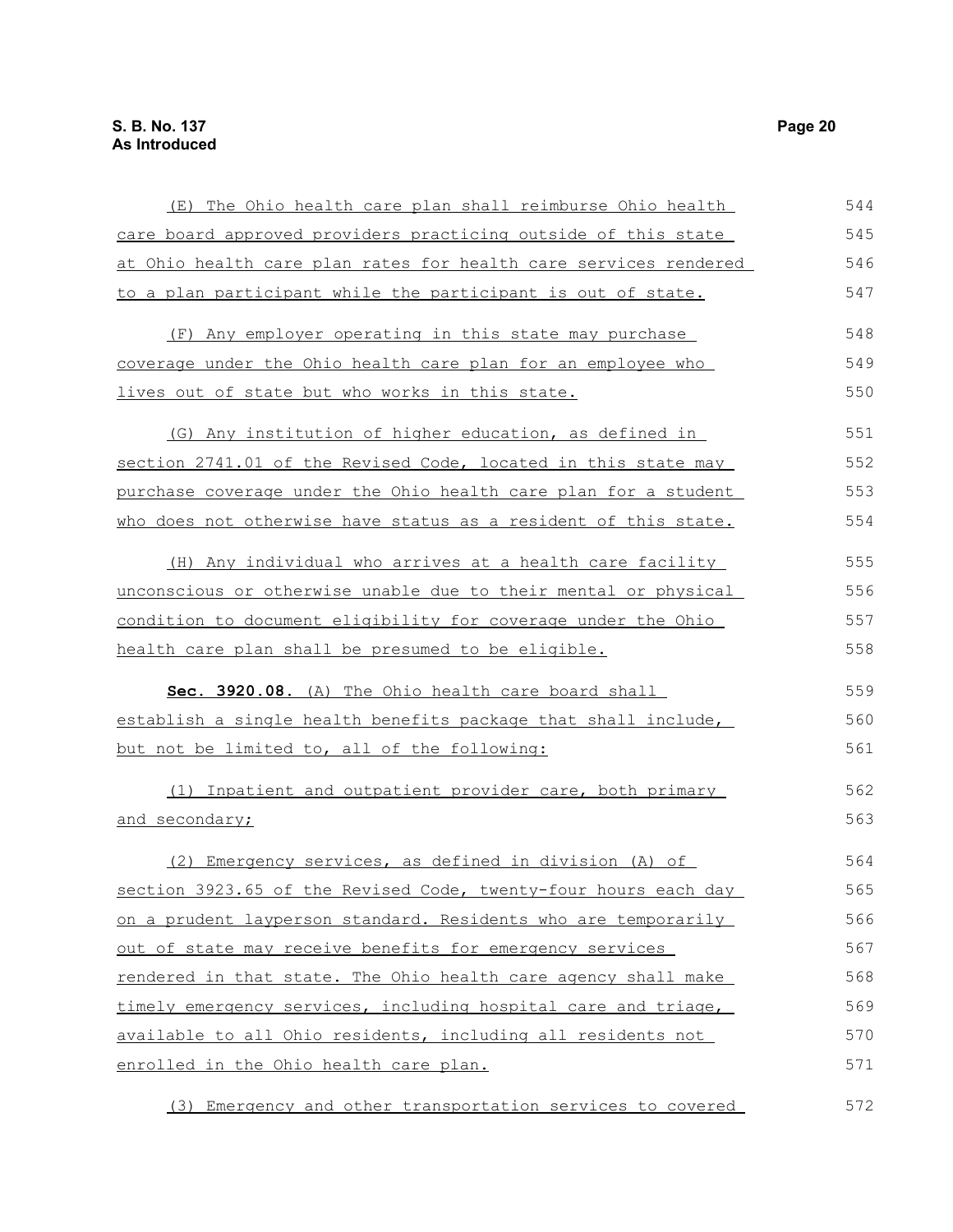| health care services, subject to division (B) of this section;  | 573 |
|-----------------------------------------------------------------|-----|
| (4) Rehabilitation services, including speech,                  | 574 |
| occupational, and physical therapy;                             | 575 |
| (5) Inpatient and outpatient mental health services and         | 576 |
| substance abuse treatment;                                      | 577 |
| (6) Hospice care;                                               | 578 |
| (7) Prescription drugs and prescribed medical nutrition;        | 579 |
| (8) Vision care, aids, and equipment;                           | 580 |
| (9) Hearing care, hearing aids, and equipment;                  | 581 |
| (10) Diagnostic medical tests, including laboratory tests       | 582 |
| and imaging procedures;                                         | 583 |
| (11) Medical supplies and prescribed medical equipment,         | 584 |
| both durable and nondurable;                                    | 585 |
| (12) Immunizations, preventive care, health maintenance         | 586 |
| care, and screening;                                            | 587 |
| (13) Dental care;                                               | 588 |
| (14) Home health care services.                                 | 589 |
| (B) The Ohio health care plan shall provide necessary           | 590 |
| transportation in each county to covered health care services.  | 591 |
| Independent transportation providers shall be reimbursed on a   | 592 |
| fee-for-service basis. Fee schedules for covered transportation | 593 |
| may take into account the recognized differences among          | 594 |
| geographic areas regarding cost. A covered transportation       | 595 |
| benefits account is hereby created within the Ohio health care  | 596 |
| fund.                                                           | 597 |
|                                                                 |     |

(C) The Ohio health care plan shall not exclude or limit 598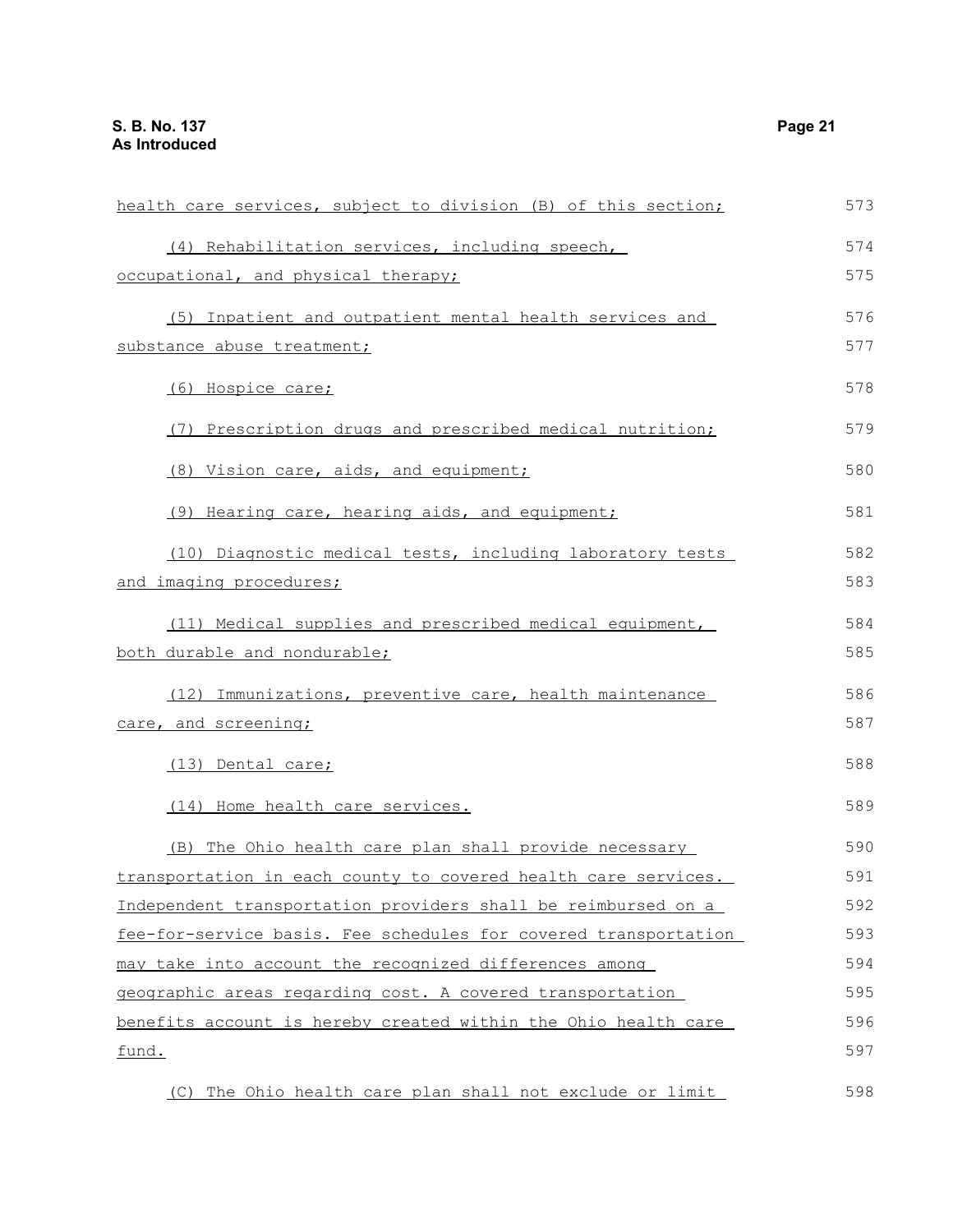| coverage of its participants' pre-existing conditions.           | 599 |
|------------------------------------------------------------------|-----|
| (D) Residents enrolled in the Ohio health care plan are          | 600 |
| not subject to copayments, point-of-service charges, or any      | 601 |
| other fee or charge, and shall not be directly billed by         | 602 |
| providers for covered health care services provided to the       | 603 |
| resident.                                                        | 604 |
| The Ohio health care board, with the consent of the<br>(E)       | 605 |
| technical and medical advisory board, shall remove or exclude    | 606 |
| procedures and treatments, equipment, and prescription drugs     | 607 |
| from the Ohio health care plan's benefit package that the board  | 608 |
| finds unsafe, experimental, of no proven value, or that add no   | 609 |
| therapeutic value.                                               | 610 |
| (F) The Ohio health care board shall exclude coverage for        | 611 |
| any surgical, orthodontic, or other medical procedure, or        | 612 |
| prescription drug, that the technical and medical advisory board | 613 |
| determines was or will be provided primarily for cosmetic        | 614 |
| purposes, unless required to correct a congenital defect, to     | 615 |
| restore or correct disfigurements resulting from injury or       | 616 |
| disease, or that is determined to be medically necessary by a    | 617 |
| qualified, licensed provider.                                    | 618 |
| (G) Participants shall have free choice of the providers         | 619 |
| eligible to participate in the Ohio health care plan.            | 620 |
| (H) No provider shall be compelled by the Ohio health care       | 621 |
| agency to offer any particular service, provided that the        | 622 |
| provider does not discriminate among patients in providing       | 623 |
| health care services.                                            | 624 |
| (I) The Ohio health care plan and the providers                  | 625 |
| participating in the plan shall not discriminate on the basis of | 626 |
| race, color, religion, gender, age, national origin, sexual      | 627 |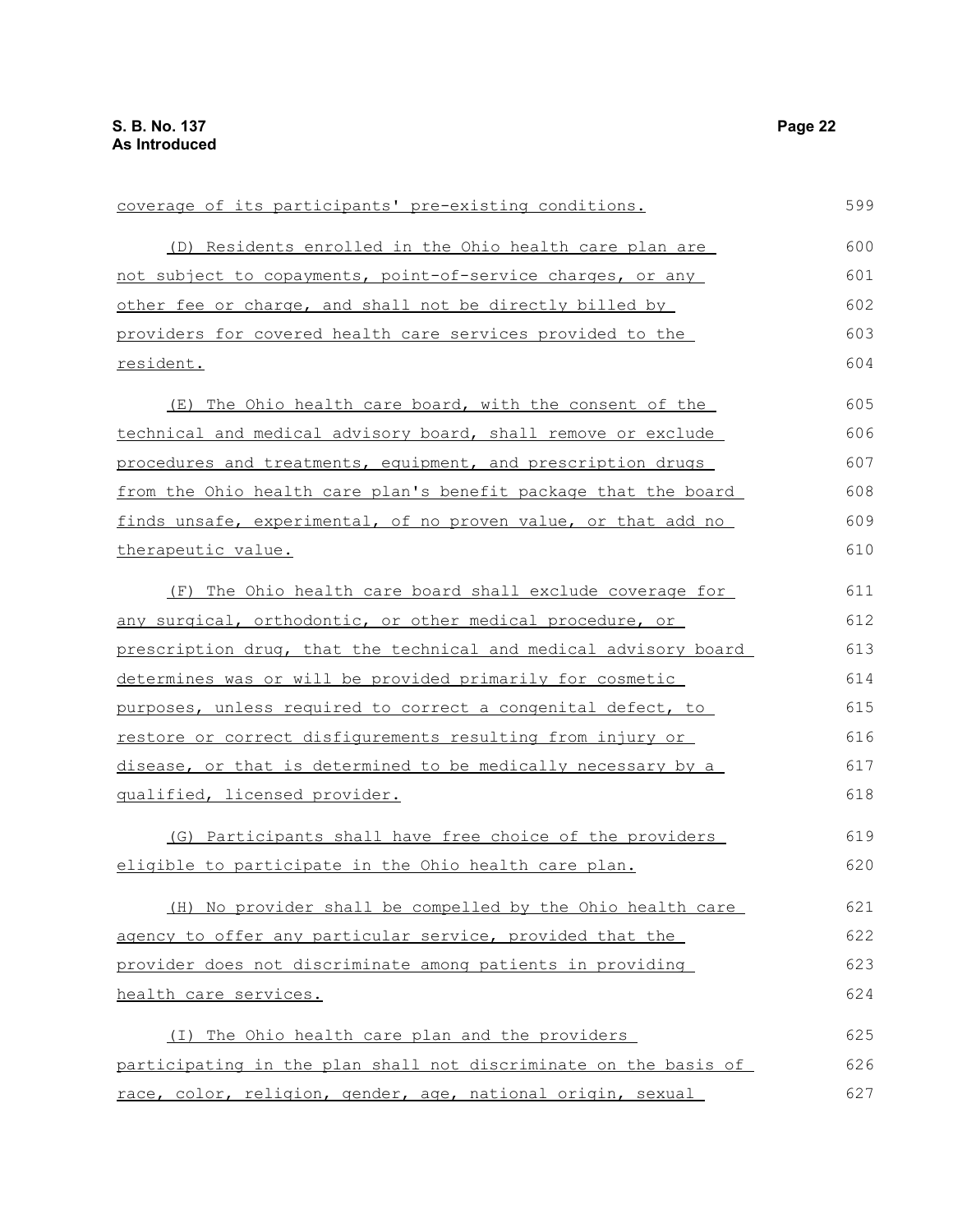orientation, health status, mental or physical disability, employment status, veteran status, or occupation. **Sec. 3920.09.** (A) The Ohio health care fund is hereby established in the state treasury. The administrator of finance of the Ohio health care agency shall administer and monitor the Ohio health care fund. All moneys collected and received by the Ohio health care plan shall be transmitted to the treasurer of state for deposit into the Ohio health care fund, to be used to finance the Ohio health care plan and to pay the costs of compensation and training for displaced workers pursuant to section 3920.11 of the Revised Code. (B) The treasurer of state may invest the interest earned by the Ohio health care fund in any manner authorized by the Revised Code for the investment of state moneys. Any revenue or interest earned from the investments shall be credited to the Ohio health care fund. (C) All provider claims for payment for health care services rendered under the Ohio health care plan shall be transmitted to the Ohio health care fund by the provider or the provider's agent. The format of, and the method of transmitting, provider claims shall be determined by the Ohio health care board. (D) All payments for health care services rendered under the Ohio health care plan shall be disbursed from the Ohio health care fund. The administrator of finance of the Ohio health care agency shall establish a reserve account within the Ohio health care fund. When the revenue available to the Ohio health care plan in any biennium exceeds the total amount expended or obligated during that biennium, the excess revenue 628 629 630 631 632 633 634 635 636 637 638 639 640 641 642 643 644 645 646 647 648 649 650 651 652 653 654 655 656

shall be transferred to the reserve account. The Ohio health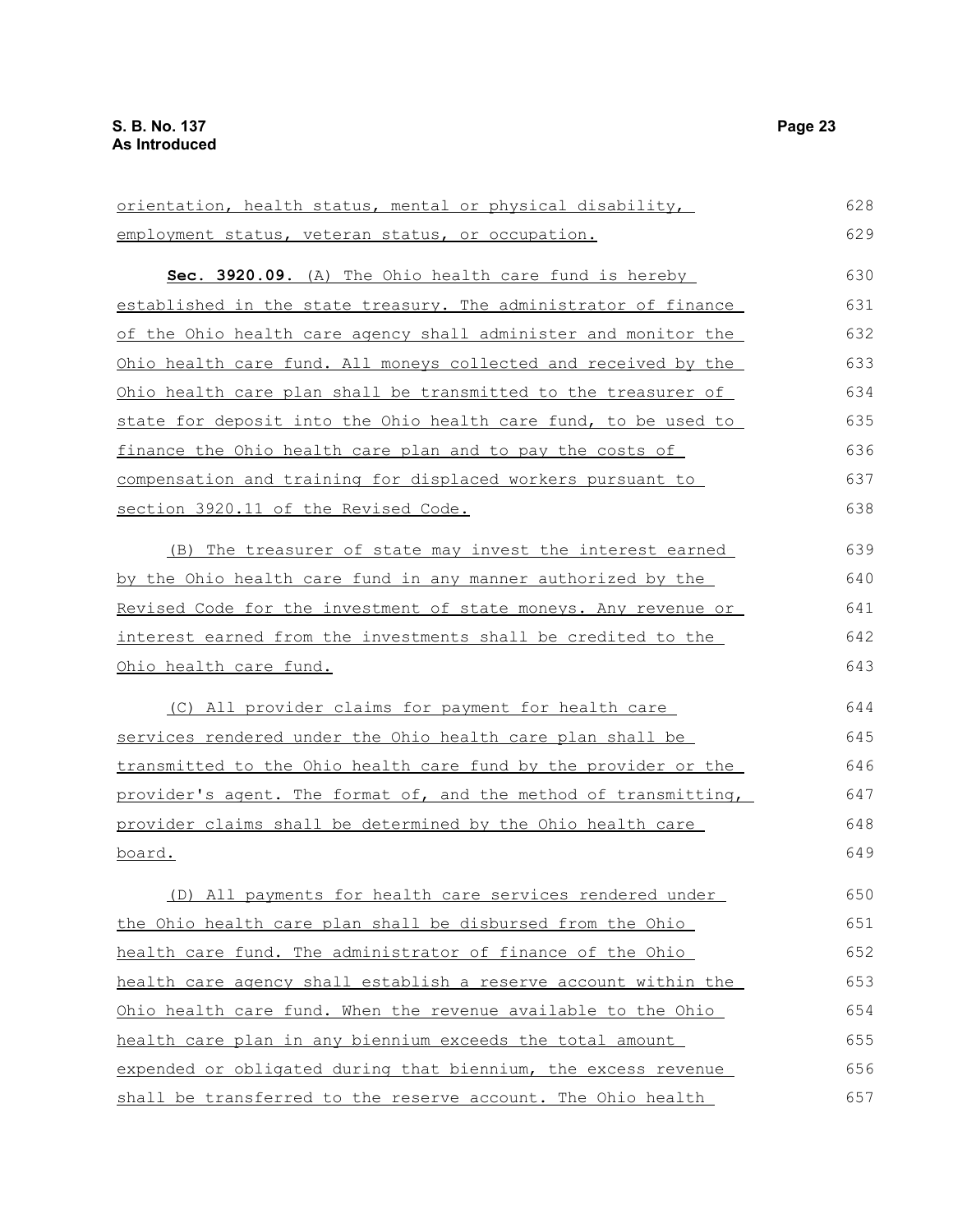| <u>care board may use the money in the reserve account for expenses</u> | 658 |
|-------------------------------------------------------------------------|-----|
| of the Ohio health care agency or the Ohio health care plan.            | 659 |
| (E) The administrator of finance of the Ohio health care                | 660 |
| agency shall notify the Ohio health care board when the annual          | 661 |
| expenditures or anticipated future expenditures of the Ohio             | 662 |
| health care plan appear to be in excess of the revenues or              | 663 |
| anticipated revenues for the same period. The Ohio health care          | 664 |
| <u>board shall implement appropriate cost control measures based on</u> | 665 |
| the notification. The Ohio health care board shall seek a               | 666 |
| special appropriation for the Ohio health care fund if the cost         | 667 |
| control measures implemented do not reduce the Ohio health care         | 668 |
| plan's expenditures to an amount that may be covered by its             | 669 |
| revenue.                                                                | 670 |
| Sec. 3920.10. (A) The Ohio health care board shall                      | 671 |
| establish written procedures for the receipt and resolution of          | 672 |
| disputes and grievances. The procedures shall provide for an            | 673 |
| initial hearing before the appropriate regional health advisory         | 674 |
| committee in accordance with division (F) of section 3920.03 of         | 675 |
| the Revised Code. The board shall accord to plaintiffs the right        | 676 |
| to be heard at the hearing.                                             | 677 |
| (B) Any party aggrieved by an order or decision issued                  | 678 |
| pursuant to the procedures established in division (A) of this          | 679 |
| section may appeal the order or decision to the court of common         | 680 |
| pleas. The appellant shall file a notice of appeal with the Ohio        | 681 |
| health care board within fifteen days of the filing of the              | 682 |
| appeal with the court of common pleas.                                  | 683 |
| (C) Appeals of denied claims may be submitted by Ohio                   | 684 |
| health care plan beneficiaries or providers, or businesses              | 685 |
| selling medical equipment and supplies to the Ohio health care          | 686 |
| board. The board shall conduct appeals in compliance with its           | 687 |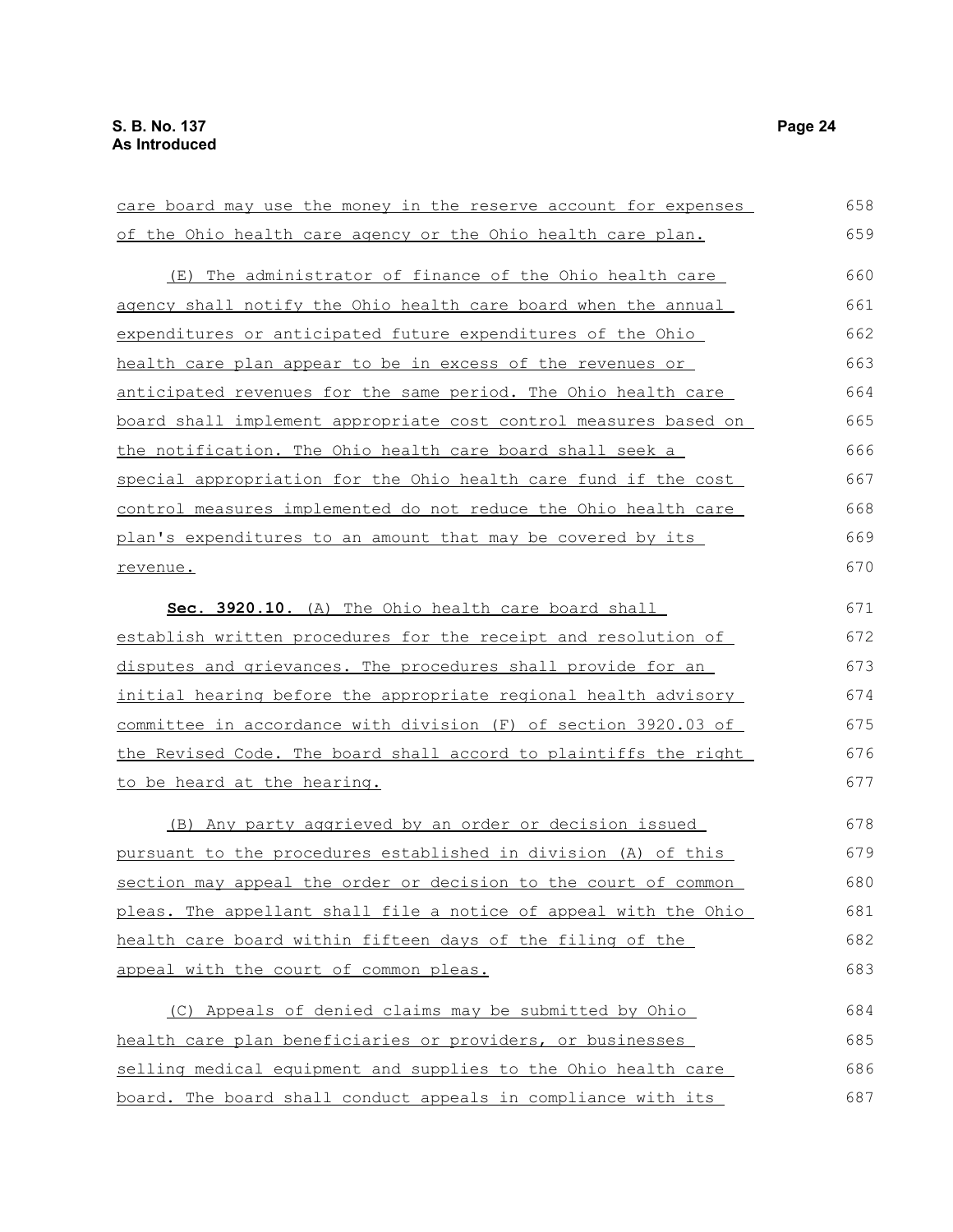| written procedures and both laws of this state and federal laws.        | 688 |
|-------------------------------------------------------------------------|-----|
| Sec. 3920.11. (A) The department of job and family                      | 689 |
| services shall determine which residents of this state employed         | 690 |
| by a health care insurer, health insuring corporation, or other         | 691 |
| health care related business, have lost employment as a result          | 692 |
| of the implementation and operation of the Ohio health care             | 693 |
| plan. The department also shall determine the amount of monthly         | 694 |
| wages that the resident lost due to the plan's implementation.          | 695 |
| The department shall attempt to position these displaced workers        | 696 |
| <u>in comparable positions of employment with the Ohio health care</u>  | 697 |
| agency.                                                                 | 698 |
| (B) The department of job and family services shall                     | 699 |
| forward the information on the amount of monthly wages lost by          | 700 |
| <u>Ohio residents due to the implementation of the Ohio health care</u> | 701 |
| plan to the Ohio health care agency. The Ohio health care agency        | 702 |
| shall determine the amount of compensation and training that            | 703 |
| each displaced worker shall receive and shall submit a claim to         | 704 |
| the Ohio health care fund for payment. A displaced worker,              | 705 |
| however, shall not receive compensation from the Ohio health            | 706 |
| care fund in excess of sixty thousand dollars per year for two          | 707 |
| years. Compensation paid to the displaced worker under this             | 708 |
| section shall serve as a supplement to any compensation the             | 709 |
| worker receives from the department of job and family services.         | 710 |
| Sec. 3920.12. (A) Any employer operating in this state and              | 711 |
| providing employees with benefits under a public or private             | 712 |
| health care policy, plan, or agreement as of the date that              | 713 |
| benefits are initially provided pursuant to Chapter 3920. of the        | 714 |
| Revised Code, which benefits are less valuable than those               | 715 |
| provided by the Ohio health care plan, may participate in the           | 716 |
| Ohio health care plan or shall provide additional benefits so           | 717 |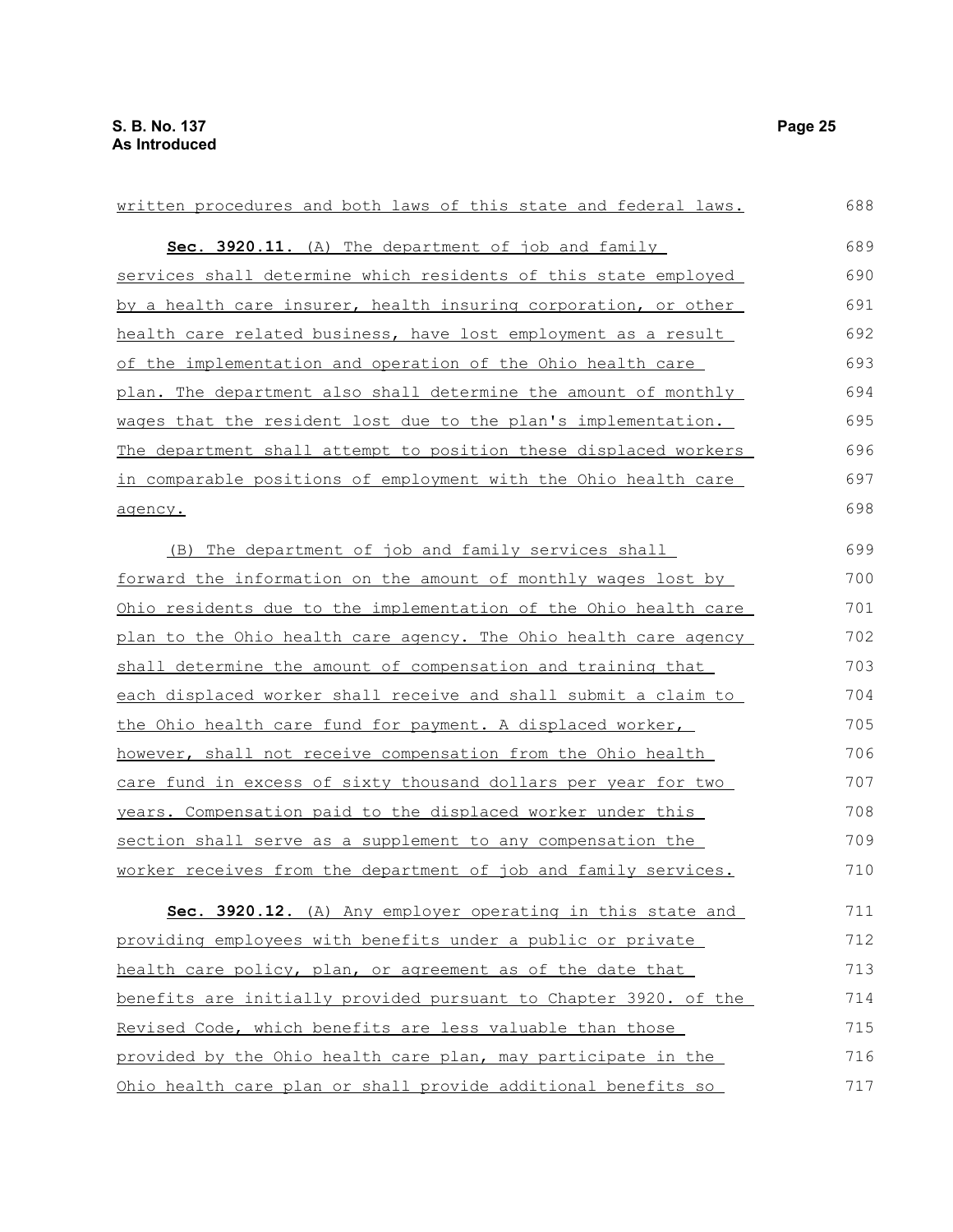| that, until the expiration of the policy, plan, or agreement,    | 718 |
|------------------------------------------------------------------|-----|
| the benefits provided by the employer at least equal the amount  | 719 |
| and scope of the benefits provided by the Ohio health care plan. | 720 |
| If an employer chooses to provide additional benefits to match   | 721 |
| or exceed the benefits provided by the Ohio health care plan the | 722 |
| additional benefits shall include the employer's payment of any  | 723 |
| employee premium contributions, copayments, and deductible       | 724 |
| payments called for by the policy, contract, or agreement.       | 725 |
| Employers are exempt from all health taxes imposed under Chapter | 726 |
| 3920. of the Revised Code until the expiration of the policy,    | 727 |
| plan, or agreement, at which point the employer and the          | 728 |
| employer's employees become participants in the Ohio health care | 729 |
| plan.                                                            | 730 |
| (B) A person covered by a health care policy, plan, or           | 731 |
| agreement that has its premiums paid for in any part with public | 732 |
| money, including money from the state, a political subdivision,  | 733 |
| state educational institution, public school, or other entity,   | 734 |
| shall be covered by the Ohio health care plan on the day that    | 735 |
| benefits become available under the Ohio health care plan.       | 736 |
| (C) Health care insurers, health insuring corporations,          | 737 |
| and other persons selling or providing health care benefits may  | 738 |
| deliver, issue for delivery, renew, or provide health benefit    | 739 |

packages that do not duplicate the health benefit package provided by the Ohio health care plan, but shall not, except as provided by division (A) of this section, deliver, issue for delivery, renew, or provide health benefit packages that duplicate the health benefit package provided by the Ohio health care plan. 740 741 742 743 744 745

 **Sec. 3920.13.** The Ohio health care agency is subrogated to all rights of a participant who has received benefits, or who 746 747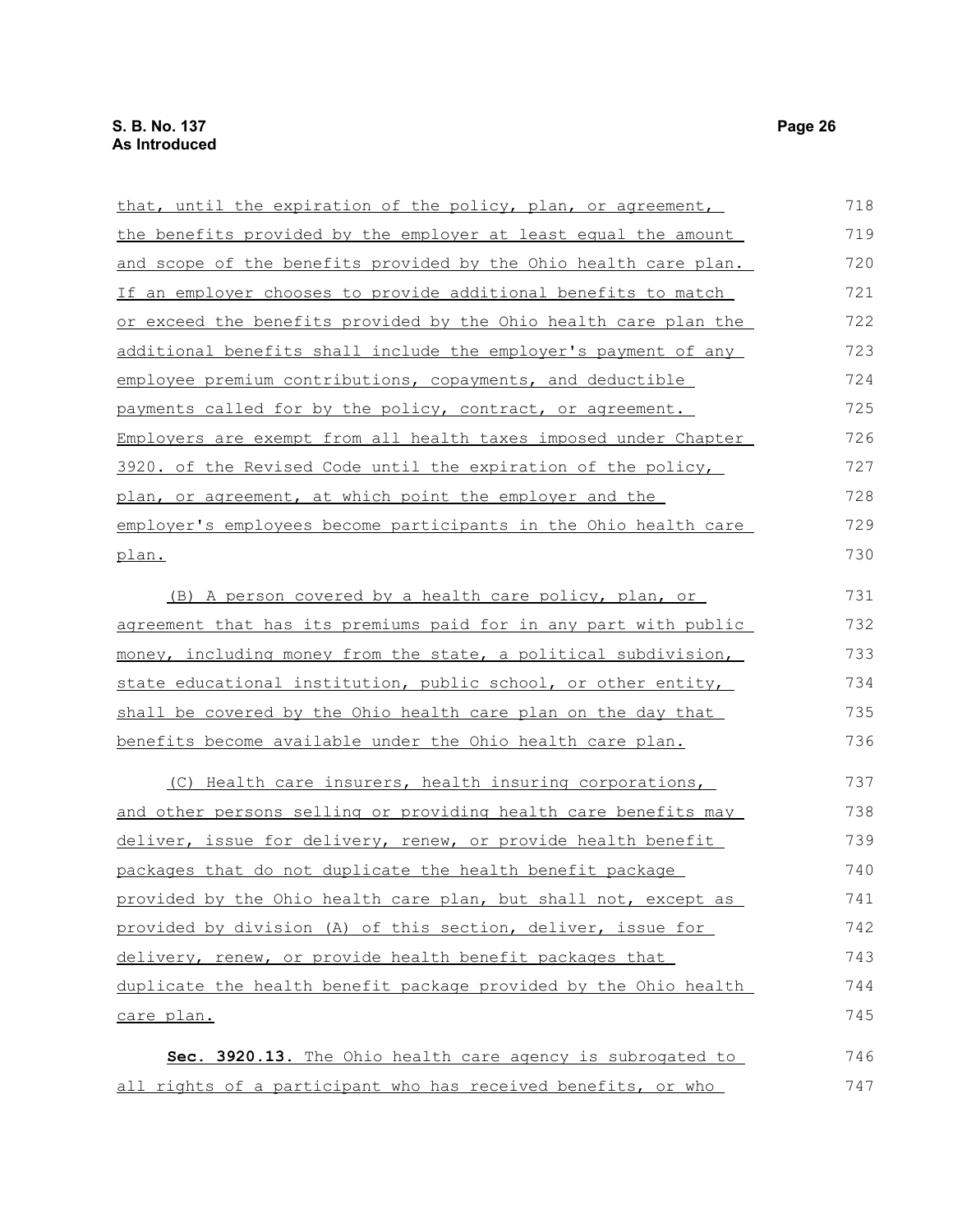| has a right to benefits, under any other policy or contract of  | 748 |
|-----------------------------------------------------------------|-----|
| <u>health care.</u>                                             | 749 |
| Sec. 3920.14. (A) All providers, as defined in section          | 750 |
| 3920.01 of the Revised Code, may participate in the Ohio health | 751 |
| care plan.                                                      | 752 |
| (B) The Ohio health care board and the technical and            | 753 |
| medical advisory board shall assess the number of primary and   | 754 |
| specialty providers needed to supply adequate health care       | 755 |
| services to all participants in the Ohio health care plan, and  | 756 |
| shall develop a plan to meet that need. The Ohio health care    | 757 |
| board shall develop incentives for providers in order to        | 758 |
| increase residents' access to health care services in unserved  | 759 |
| or underserved areas of the state.                              | 760 |
| (C) The Ohio health care board annually shall evaluate          | 761 |
| residents' access to trauma care, and shall establish measures  | 762 |
| to ensure participants have equitable access to trauma care and | 763 |
| to specialized medical procedures and technology.               | 764 |
| (D) The Ohio health care board, with the advice of the          | 765 |
| technical and medical advisory board and the administrator of   | 766 |
| guality assurance, shall define performance criteria and goals  | 767 |
| for the Ohio health care plan and shall report to the general   | 768 |
| assembly at least annually on the plan's performance. The Ohio  | 769 |
| health care board shall establish a system to monitor the       | 770 |
| quality of health care and patient and provider satisfaction    | 771 |
| with that care and a system to devise improvements to the       | 772 |
| provision of health care services.                              | 773 |
| (E) All providers subject to the Ohio health care plan          | 774 |
| shall provide data upon request to the Ohio health care board,  | 775 |
| which data the board requires to devise methods to maintain and | 776 |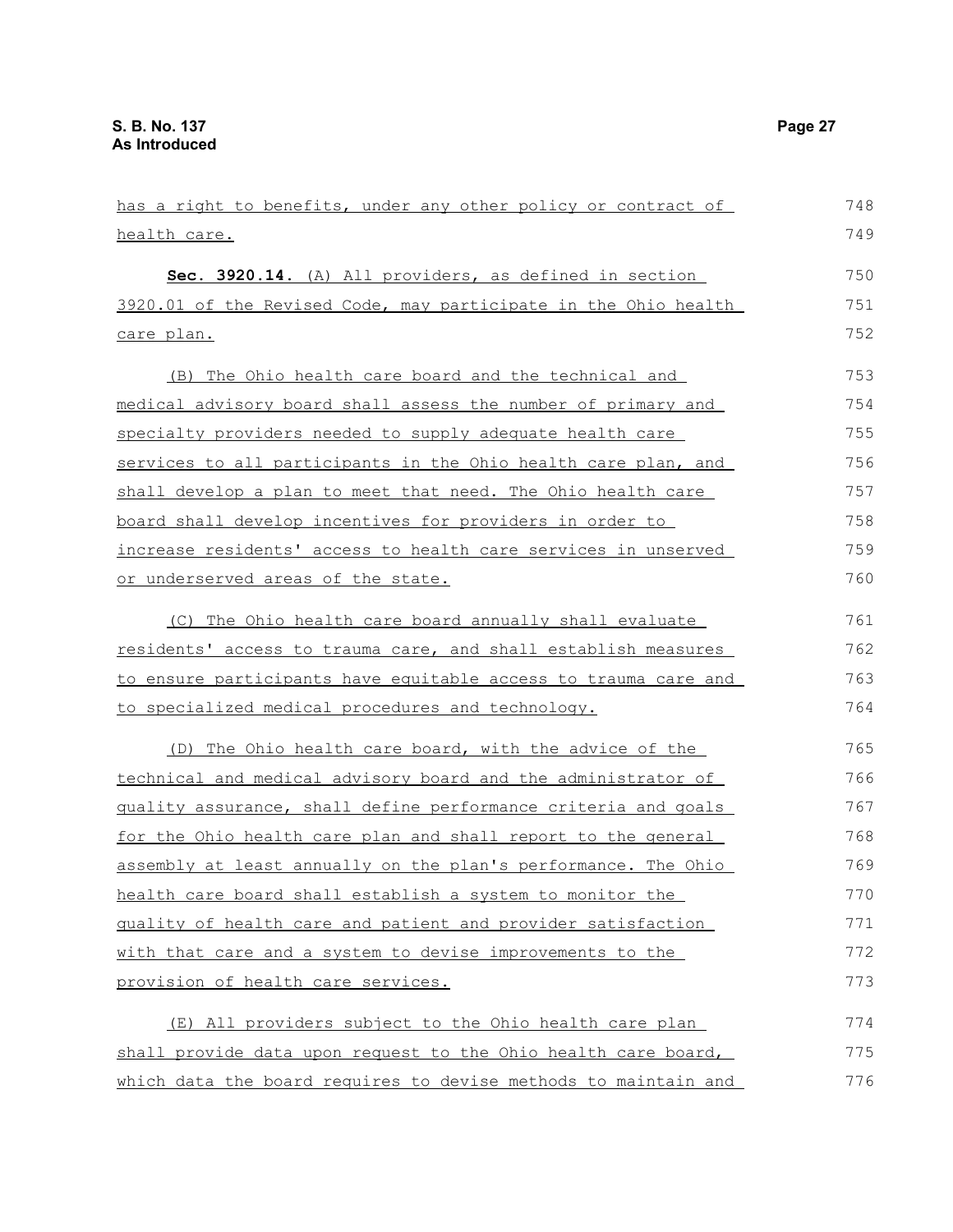| improve the provision of health care services.                   | 777 |
|------------------------------------------------------------------|-----|
| (F) The Ohio health care board, with the advice of the           | 778 |
| technical and medical advisory board, shall coordinate the Ohio  | 779 |
| health care plan's provision of health care services with any    | 780 |
| other state and local agencies that provide health care services | 781 |
| directly to their residents.                                     | 782 |
| Sec. 3920.15. In the absence of fraud or bad faith, county       | 783 |
| and city health commissioners, regional health advisory          | 784 |
| committees, and the Ohio health care board and Ohio health care  | 785 |
| agency and their members and employees, shall incur no liability | 786 |
| in relation to the performance of their duties and               | 787 |
| responsibilities under sections 3920.01 to 3920.15 of the        | 788 |
| Revised Code. The state shall incur no liability in relation to  | 789 |
| the implementation and operation of the Ohio health care plan.   | 790 |
| Sec. 3920.21. (A) The Ohio health care board shall prepare       | 791 |
| and recommend to the general assembly an annual budget for       | 792 |
| health care that specifies and establishes a limit on total      | 793 |
| annual state expenditures for health care provided pursuant to   | 794 |
| sections 3920.01 to 3920.15 of the Revised Code. The budget      | 795 |
| shall include all of the following components:                   | 796 |
| (1) A system budget covering all expenditures for the            | 797 |
| system, in accordance with section 3920.22 of the Revised Code;  | 798 |
| (2) Provider budgets for the fee-for-service and                 | 799 |
| integrated health delivery system and for individual health care | 800 |
| facilities and their associated clinics, in accordance with      | 801 |
| section 3920.23 of the Revised Code;                             | 802 |
| (3) A capital investment budget in accordance with section       | 803 |
| 3920.24 of the Revised Code;                                     | 804 |
| (4) A purchasing budget in accordance with section 3920.25       | 805 |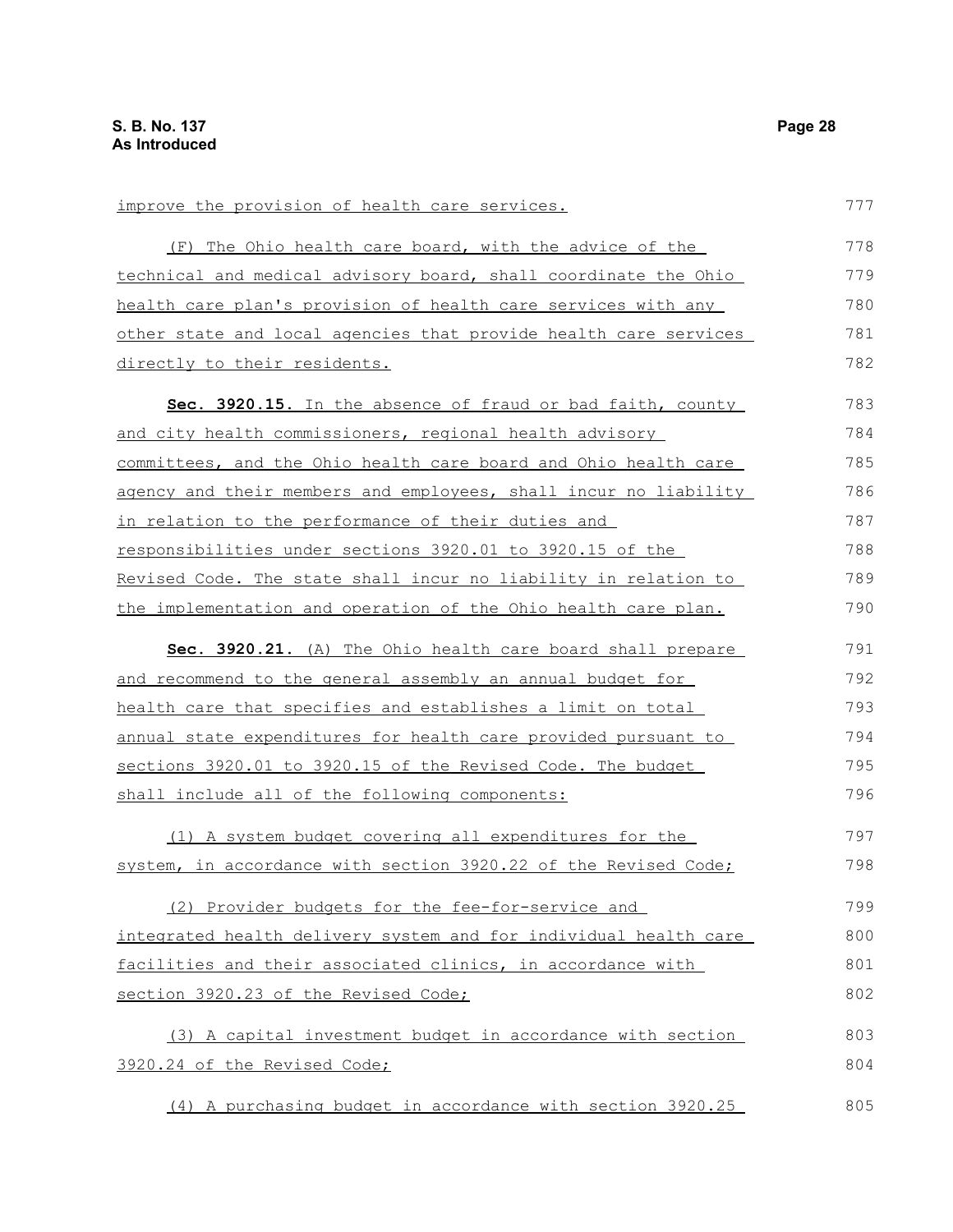| of the Revised Code;                                             | 806 |
|------------------------------------------------------------------|-----|
| (5) A research and innovation budget in accordance with          | 807 |
| section 3920.26 of the Revised Code.                             | 808 |
| (B) In preparing the budget, the Ohio health care board          | 809 |
| shall consider anticipated increased expenditures and savings,   | 810 |
| including, but not limited to, projected increases in            | 811 |
| expenditures due to improved access for underserved populations  | 812 |
| and improved reimbursement for primary care, projected           | 813 |
| administrative savings under the single-payer mechanism,         | 814 |
| projected savings in prescription drug expenditures under        | 815 |
| competitive bidding and a single buyer, and projected savings    | 816 |
| due to provision of primary care rather than emergency room      | 817 |
| treatment.                                                       | 818 |
| Sec. 3920.22. (A) The system budget referred to in               | 819 |
| division (A)(1) of section 3920.21 of the Revised Code shall     | 820 |
| comprise the cost of the system, services and benefits provided, | 821 |
| administration, data gathering, planning and other activities,   | 822 |
| and revenues deposited with the system account of the Ohio       | 823 |
| health care fund.                                                | 824 |
| The Ohio health care board shall limit administrative            | 825 |
| costs to five per cent of the system budget and shall annually   | 826 |
| evaluate methods to reduce administrative costs and report the   | 827 |
| results of that evaluation to the general assembly. The board    | 828 |
| shall also limit growth of health care costs in the system       | 829 |
| budget by reference to changes in state gross domestic product,  | 830 |
| population, employment rates, and other demographic indicators,  | 831 |
| as appropriate. Moneys in the reserve account of the Ohio health | 832 |
| care fund shall not be considered as available revenues for      | 833 |
| purposes of preparing the system budget.                         | 834 |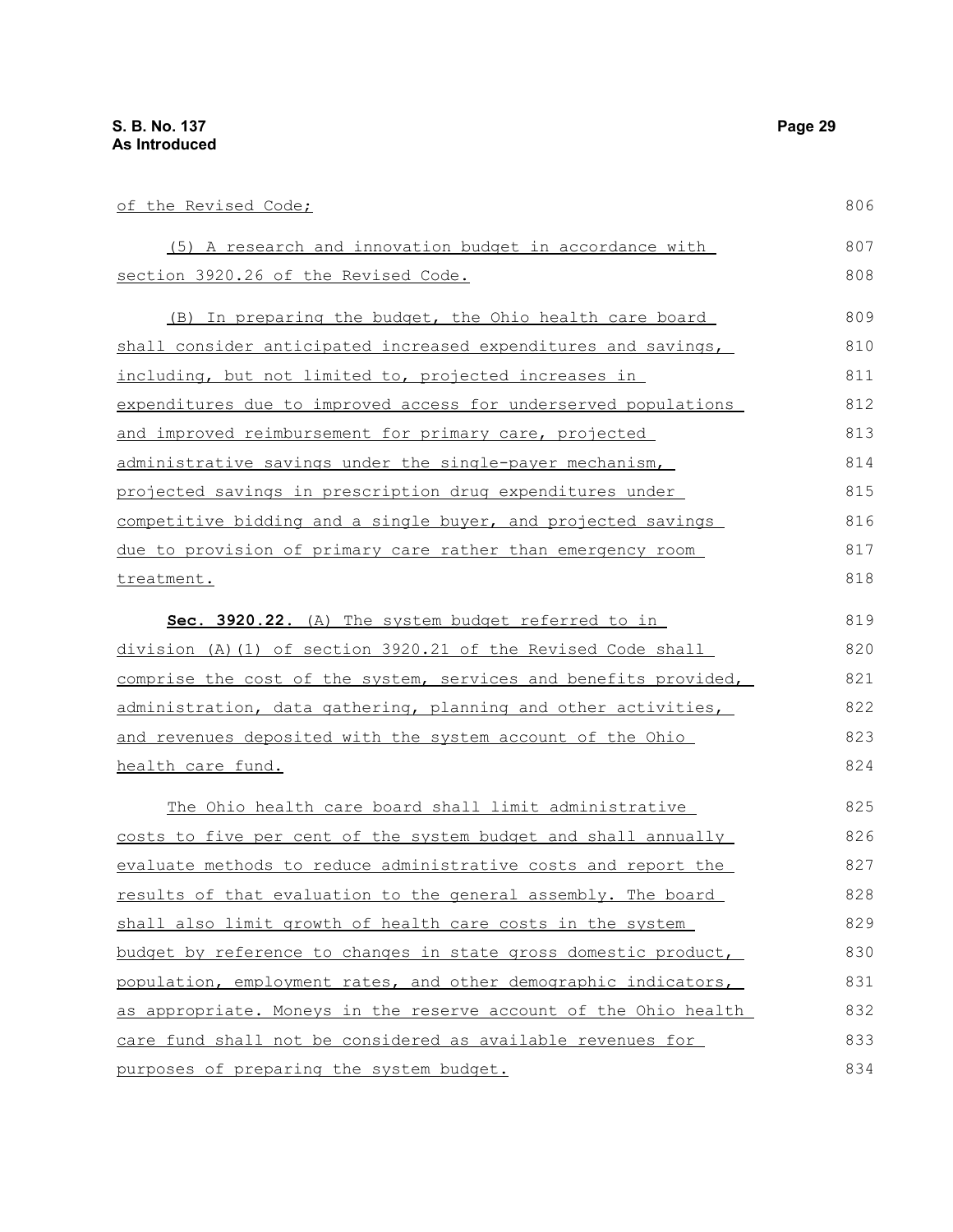| (B) The Ohio health care board shall implement cost              | 835 |
|------------------------------------------------------------------|-----|
| control measures pursuant to division (A) of this section.       | 836 |
| However, no cost control measure shall limit access to care that | 837 |
| is needed on an emergency basis or that is determined by a       | 838 |
| patient's provider to be medically appropriate for a patient's   | 839 |
| condition.                                                       | 840 |
| Mandatory cost control measures include, but are not             | 841 |
| limited to, some or all of the following:                        | 842 |
| (1) Postponement of the introduction of new benefits or          | 843 |
| benefit improvements;                                            | 844 |
| (2) Postponement of new capital investment;                      | 845 |
| (3) Adjustment of provider budgets to correct for                | 846 |
| inappropriate provider utilization;                              | 847 |
| (4) Establishment of a limit on provider reimbursement           | 848 |
| above a specified amount of aggregate billing;                   | 849 |
| (5) Deferred funding of the reserve account;                     | 850 |
| (6) Establishment of a limit on aggregate reimbursements         | 851 |
| to pharmaceutical manufacturers;                                 | 852 |
| (7) Imposition of an eligibility waiting period in the           | 853 |
| event of substantial influx of individuals into the state for    | 854 |
| purposes of obtaining health care through the Ohio health care   | 855 |
| plan.                                                            | 856 |
| Sec. 3920.23. (A) The provider budgets referred to in            | 857 |
| division (A)(2) of section 3920.21 of the Revised Code shall     | 858 |
| include allocations for fee-for-service providers and capitated  | 859 |
| providers. These allocations shall consider the relative usage   | 860 |
| of fee-for-service providers and capitated providers. Each       | 861 |
| annual provider budget shall include adjustments to reflect      | 862 |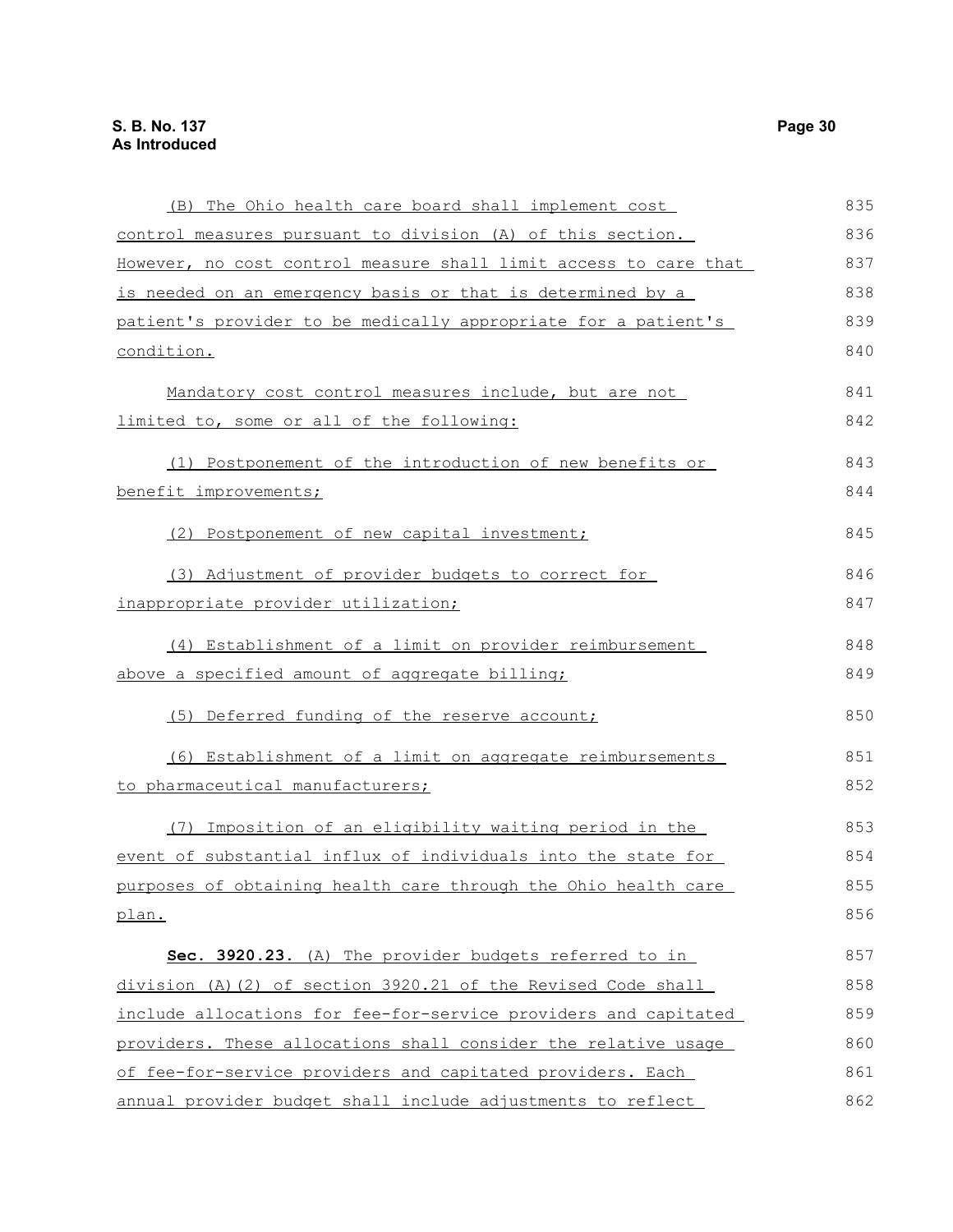| changes in the utilization of services and the addition or       | 863 |
|------------------------------------------------------------------|-----|
| exclusion of covered services made by the Ohio health care board | 864 |
| upon the recommendation of the technical and medical advisory    | 865 |
| board and its staff.                                             | 866 |
| (B) Providers shall choose whether they will be                  | 867 |
| <u>compensated as fee-for-service providers or as part of a</u>  | 868 |
| capitated provider network.                                      | 869 |
| (1) The budget for fee-for-service providers shall be            | 870 |
| divided among categories of licensed health care providers in    | 871 |
| order to establish a total annual budget for each category. Each | 872 |
| of these category budgets shall be sufficient to cover all       | 873 |
| included services anticipated to be required by eligible         | 874 |
| individuals choosing fee-for-service at the rates negotiated or  | 875 |
| set by the Ohio health care board, except as necessary for cost  | 876 |
| containment purposes pursuant to section 3920.22 of the Revised  | 877 |
| Code.                                                            | 878 |
| The board shall negotiate fee-for-service reimbursement          | 879 |
| rates or salaries for licensed health care providers. In the     | 880 |
| event negotiations are not concluded in a timely manner, the     | 881 |
| board shall establish the reimbursement rates. Reimbursement     | 882 |
| rates shall reflect the goals of the system.                     | 883 |
| (2) The budget shall detail all operating expenses for           | 884 |
| health care facilities or clinics that are not part of a         | 885 |
| capitated provider network. In establishing a health care        | 886 |
| facility budget, the Ohio health care board shall develop and    | 887 |
| utilize separate formulas that reflect the differences in cost   | 888 |
| of primary, secondary, and tertiary care services and health     | 889 |
| care services provided by academic medical centers. The board    | 890 |
| shall negotiate reimbursement rates with facilities and clinics. | 891 |
| Reimbursement rates shall reflect the goals of the system.       | 892 |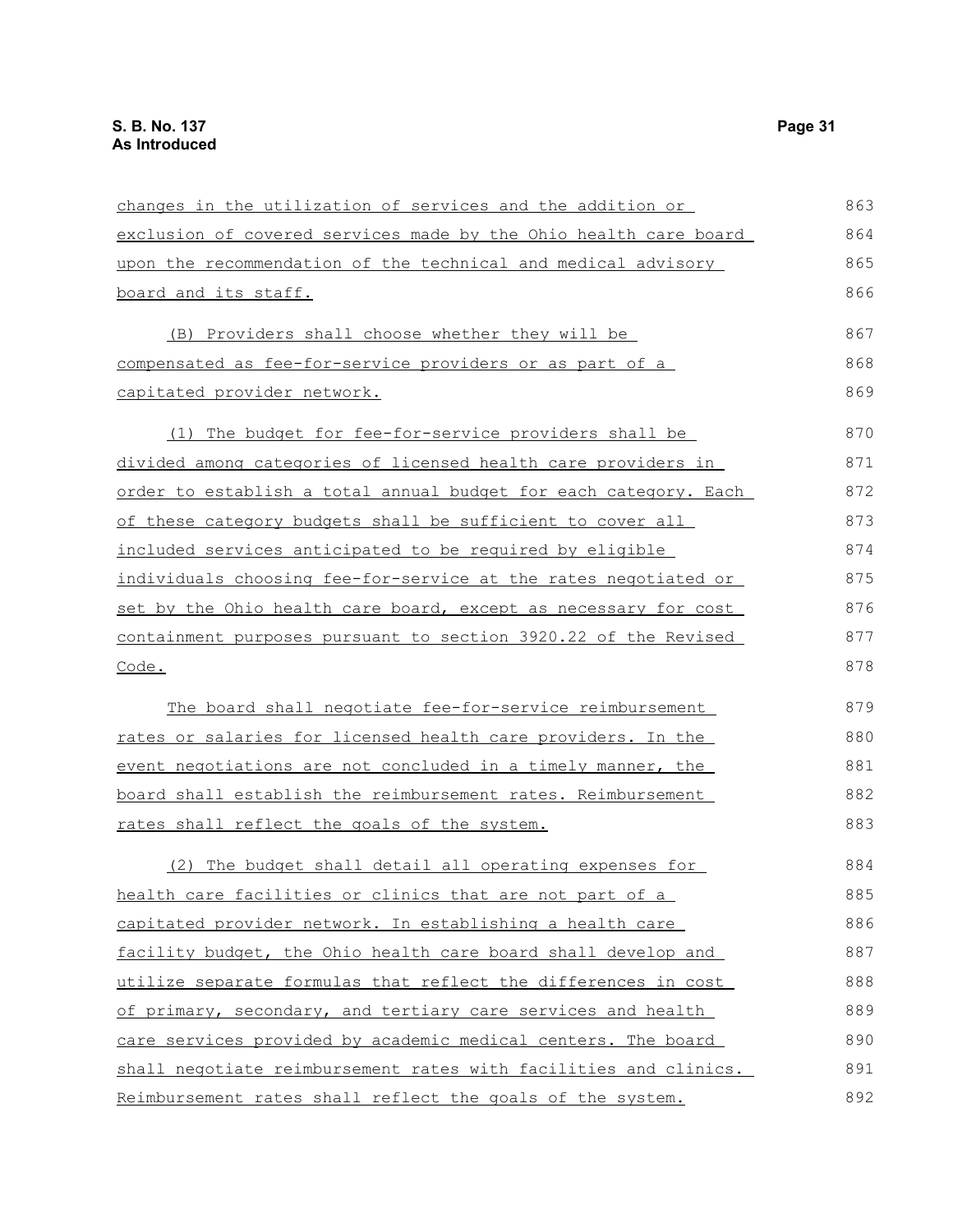| (C)(1) The budget for capitated providers shall be                     | 893 |
|------------------------------------------------------------------------|-----|
| sufficient to cover all included services anticipated to be            | 894 |
| <u>required by eligible individuals choosing an integrated health</u>  | 895 |
| care delivery system at the rates negotiated or set by the Ohio        | 896 |
| health care board. All health care facilities, group practices,        | 897 |
| and integrated health care systems shall submit annual operating       | 898 |
| budget requests to the board and may choose to be reimbursed           | 899 |
| through a global facility budget or on a capitated basis. The          | 900 |
| board shall adjust budgets on the basis of the health risk of          | 901 |
| enrollees; the scope of services provided; proposed innovative         | 902 |
| programs that improve quality, workplace safety, or consumer,          | 903 |
| provider, or employee satisfaction; costs of providing care for        | 904 |
| nonmembers; and an appropriate operating margin.                       | 905 |
| (2) Providers that choose to operate a health care                     | 906 |
| <u>facility on a capitated basis shall not be paid additionally on</u> | 907 |
| <u>a fee-for-service basis unless they are providing services in a</u> | 908 |
| separate private medical practice or health care facility.             | 909 |
| Providers and health care facilities that operate on a capitated       | 910 |
| basis shall report immediately any projected operating deficits        | 911 |
| to the Ohio health care board. The board shall determine whether       | 912 |
| the projected deficits reflect appropriate increases in health         | 913 |
| care needs, in which case the board shall adjust the provider or       | 914 |
| health care facility budget appropriately. If the board                | 915 |
| determines that the deficit is not justifiable, no adjustment          | 916 |
| shall be made.                                                         | 917 |
| (3) The board may terminate the funding for health care                | 918 |
| facilities, group practices, and integrated health care systems        | 919 |
| or particular services provided by them if they fail to meet           | 920 |
| standards of care and practice established by the board. The           | 921 |
| board shall make future funding contingent on measurable               | 922 |

improvements in quality of care and health care outcomes. 923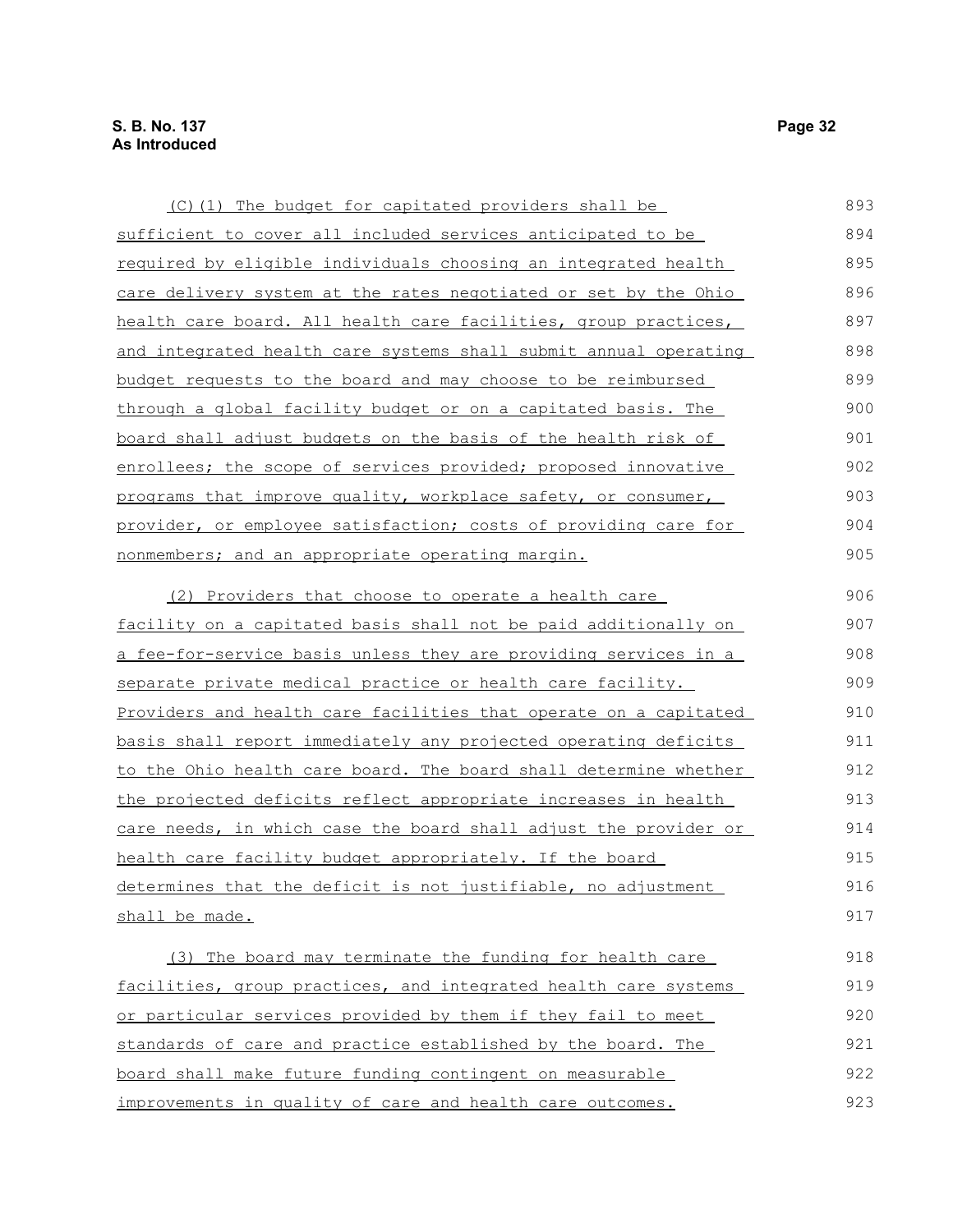| (D) The Ohio health care board shall prohibit charges to         | 924 |
|------------------------------------------------------------------|-----|
| the Ohio health care plan or to patients for covered health care | 925 |
| services other than those established by requlation,             | 926 |
| negotiation, or the appeals process. Licensed health care        | 927 |
| providers who provide services not covered by sections 3920.01   | 928 |
| to 3920.15 of the Revised Code may charge patients for those     | 929 |
| services.                                                        | 930 |
| Sec. 3920.24. (A) The capital investment budget referred         | 931 |
| to in division (A) (3) of section 3920.21 of the Revised Code    | 932 |
| shall be established by the Ohio health care board, with the     | 933 |
| advice of the technical and medical advisory board and its       | 934 |
| staff, and shall provide for capital maintenance and             | 935 |
| development. In preparing the budget, the Ohio health care board | 936 |
| shall determine capital investment priorities and evaluate       | 937 |
| whether the capital investment program has improved access to    | 938 |
| services and has eliminated redundant capital investments.       | 939 |
| (B) All capital investments valued at five hundred               | 940 |
| thousand dollars or greater, including the costs of studies,     | 941 |
| surveys, design plans and working drawing specifications, and    | 942 |
| other activities essential to planning and execution of capital  | 943 |
| investment, and all capital investments that change the bed      | 944 |
| capacity of a health care facility or add a new service or       | 945 |
| license category incurred by any health system entity, shall     | 946 |
| require the approval of the Ohio health care board. When a       | 947 |
| health care facility, or individual acting on behalf of a health | 948 |
| care facility, or any other purchaser, obtains by lease or       | 949 |
| comparable arrangement any health care facility or part of a     | 950 |
| health care facility, or any equipment for a health care         | 951 |
| facility, the market value of which would have been a capital    | 952 |
| expenditure, the lease or arrangement shall be considered a      | 953 |

capital expenditure for purposes of sections 3920.01 to 3920.15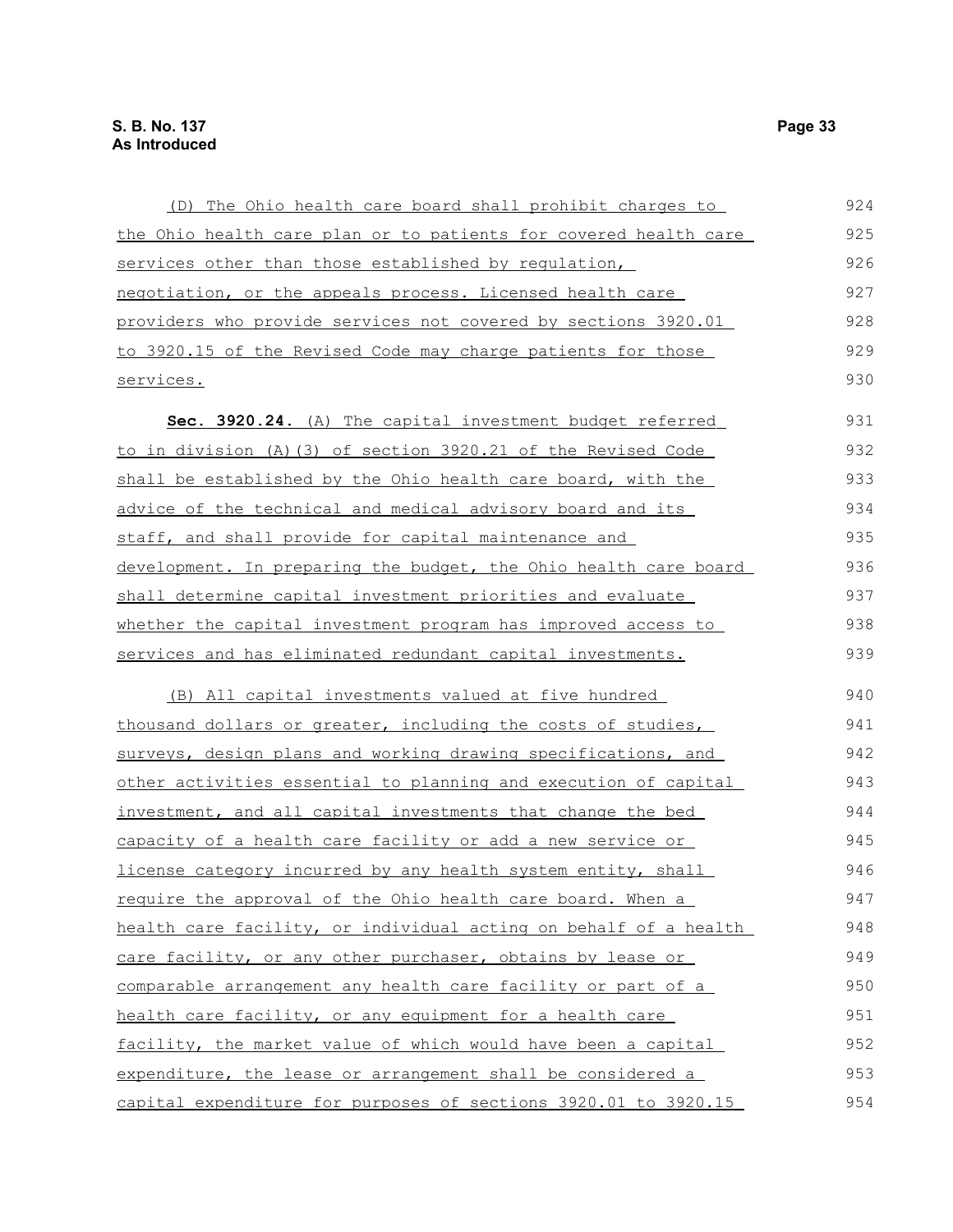of the Revised Code.

| (C) Health care facilities shall provide the Ohio health         | 956 |
|------------------------------------------------------------------|-----|
| care board with at least three-months' advance notice of any     | 957 |
| planned capital investment of more than fifty thousand dollars   | 958 |
| but less than five hundred thousand dollars. These capital       | 959 |
| investments shall minimize unneeded expansion of health care     | 960 |
| facilities and services based on the priorities and goals for    | 961 |
| capital investment established by the board.                     | 962 |
| (D) No capital investment shall be undertaken using funds        | 963 |
| from a health care facility operating budget.                    | 964 |
| Sec. 3920.25. The purchasing budget referred to in               | 965 |
| division (A) $(4)$ of section 3920.21 of the Revised Code shall  | 966 |
| provide for the purchase of prescription drugs and durable and   | 967 |
| nondurable medical equipment for the system. The Ohio health     | 968 |
| care board shall purchase all prescription drugs and durable and | 969 |
| nondurable medical equipment for the system from this budget.    | 970 |
| Sec. 3920.26. The research and innovation budget referred        | 971 |
| to in division (A) (5) of section 3920.21 of the Revised Code    | 972 |
| shall support research and innovation that has been recommended  | 973 |
| by the Ohio health care board, the technical and medical         | 974 |
| advisory board, and the administrator of consumer affairs. This  | 975 |
| research and innovation includes, but is not limited to, methods | 976 |
| for improving the administration of the system, improving the    | 977 |
| quality of health care, educating patients, and improving        | 978 |
| communication among health care providers.                       | 979 |
| Sec. 3920.27. The Ohio health care board shall establish a       | 980 |
| capital account in the Ohio health care fund as part of the Ohio | 981 |
| health care plan. Moneys in the account shall be used solely to  | 982 |
| pay for the establishment and maintenance of a loan program for  | 983 |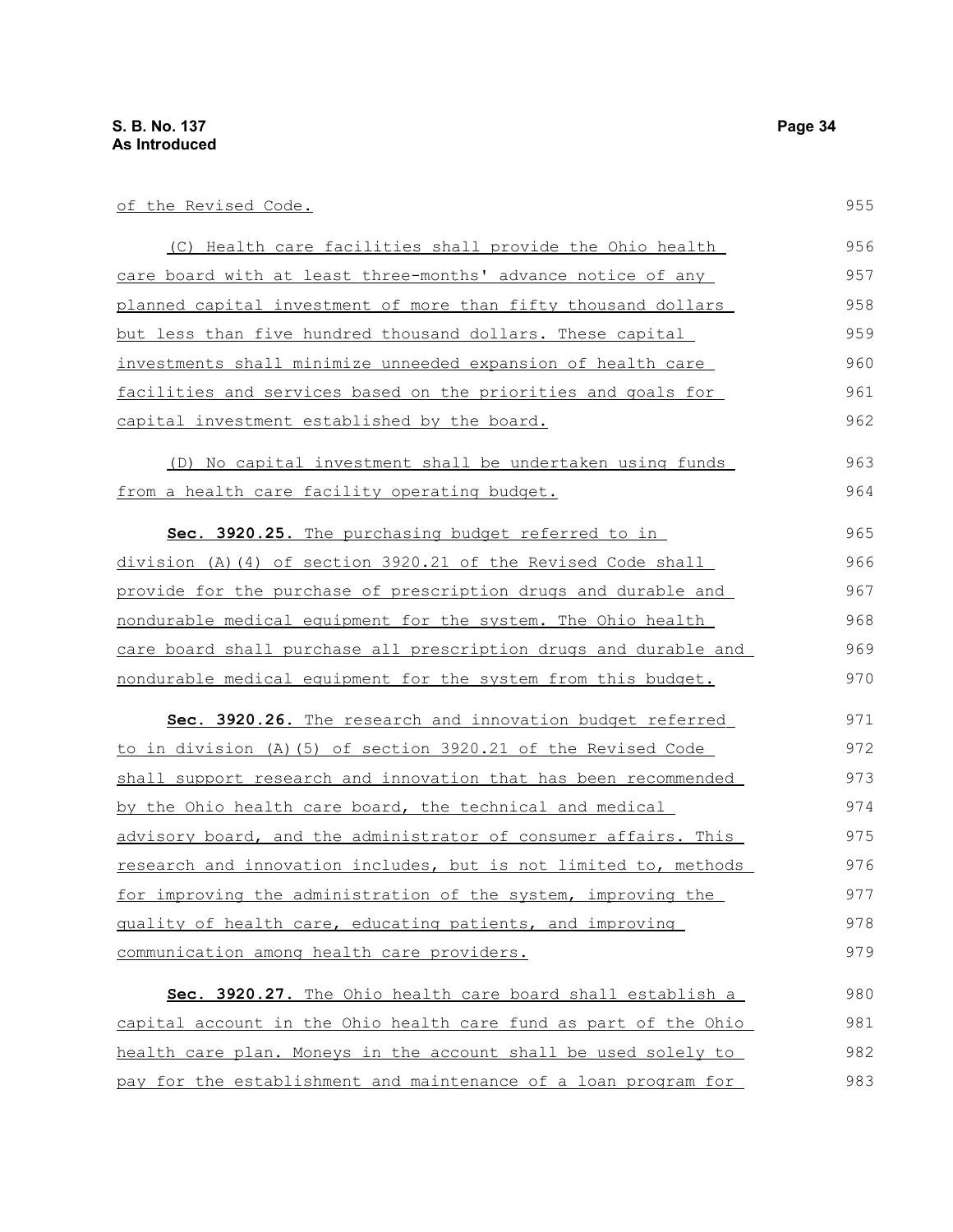| health care facilities and equipment for use by health care      | 984  |
|------------------------------------------------------------------|------|
| professionals who desire to establish practices in areas of the  | 985  |
| state in which, according to criteria established by the board,  | 986  |
| the level of health care services is inadequate.                 | 987  |
| Sec. 3920.28. Funding of the Ohio health care plan shall         | 988  |
| be obtained from the following sources:                          | 989  |
| (A) Funds made available to the Ohio health care plan            | 990  |
| pursuant to sections 3920.31 to 3920.33 of the Revised Code;     | 991  |
| (B) Funds obtained from other federal, state, and local          | 992  |
| governmental sources and programs;                               | 993  |
| (C) Receipts from taxes levied on employers' payrolls to         | 994  |
| be paid by employers. The tax rate in the first year shall not   | 995  |
| exceed three and eighty-five hundredths per cent of the payroll. | 996  |
| (D) Receipts from additional taxes levied on businesses'         | 997  |
| gross receipts. The tax rate in the first year shall not exceed  | 998  |
| three per cent of the gross receipts.                            | 999  |
| (E) Receipts from additional income taxes, equal to six          | 1000 |
| and two-tenths per cent of an individual's compensation in       | 1001 |
| excess of the amount subject to the social security payroll tax; | 1002 |
| (F) Receipts from additional income taxes, equal to five         | 1003 |
| per cent of all of an individual's Ohio adjusted gross income,   | 1004 |
| less the exemptions allowed under section 5747.025 of the        | 1005 |
| Revised Code, in excess of two hundred thousand dollars.         | 1006 |
| Sec. 3920.31. (A) As used in sections 3920.31 to 3920.33         | 1007 |
| of the Revised Code:                                             | 1008 |
| (1) "CHIP" has the same meaning as under section 5161.01         | 1009 |
| of the Revised Code.                                             | 1010 |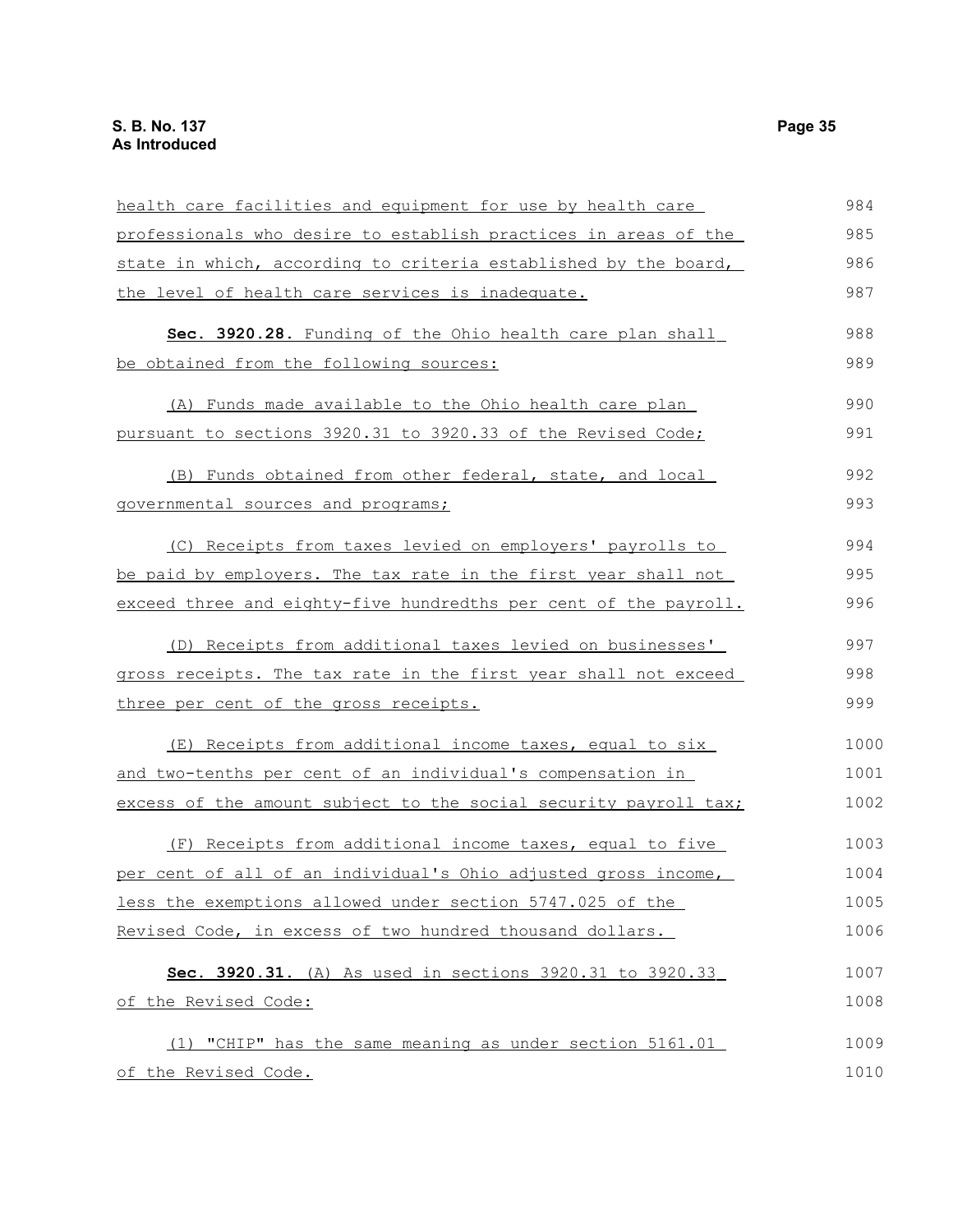| (2) "Federal employees health benefits program" means the       | 1011 |
|-----------------------------------------------------------------|------|
| program of health insurance benefits available to employees of  | 1012 |
| the federal government that the United States office of         | 1013 |
| personnel management is authorized to contract for under 5      | 1014 |
| <u>U.S.C. 8902.</u>                                             | 1015 |
| (3) "Federal poverty guidelines" has the same meaning as        | 1016 |
| in section 5101.46 of the Revised Code.                         | 1017 |
| (4) "Medicaid" has the same meaning as in section 5162.01       | 1018 |
| of the Revised Code.                                            | 1019 |
| (5) "Medicare" has the same meaning as in section 5162.01       | 1020 |
| <u>of the Revised Code.</u>                                     | 1021 |
| (B) At the request of the Ohio health care board, the Ohio      | 1022 |
| health care agency's executive director shall seek federal      | 1023 |
| financial participation in the Ohio health care plan, including | 1024 |
| funding otherwise available under medicare, medicaid, CHIP, and | 1025 |
| the federal employees health benefits program. The executive    | 1026 |
| director shall request that the amount of the federal financial | 1027 |
| participation be at least equal to the medicaid federal         | 1028 |
| financial participation rate in effect for this state on the    | 1029 |
| effective date of this section. The executive director shall    | 1030 |
| periodically seek adjustments to the federal financial          | 1031 |
| participation rate for the Ohio health care plan to reflect     | 1032 |
| changes in the state domestic gross product, the state's        | 1033 |
| population, including changes in age groups, and the number of  | 1034 |
| residents with income below the federal poverty quidelines.     | 1035 |
| Sec. 3920.32. At the request of the Ohio health care            | 1036 |
| board, the Ohio health care agency's executive director shall   | 1037 |
| negotiate with the United States office of personnel management | 1038 |
| to have included in the Ohio health care plan residents of this | 1039 |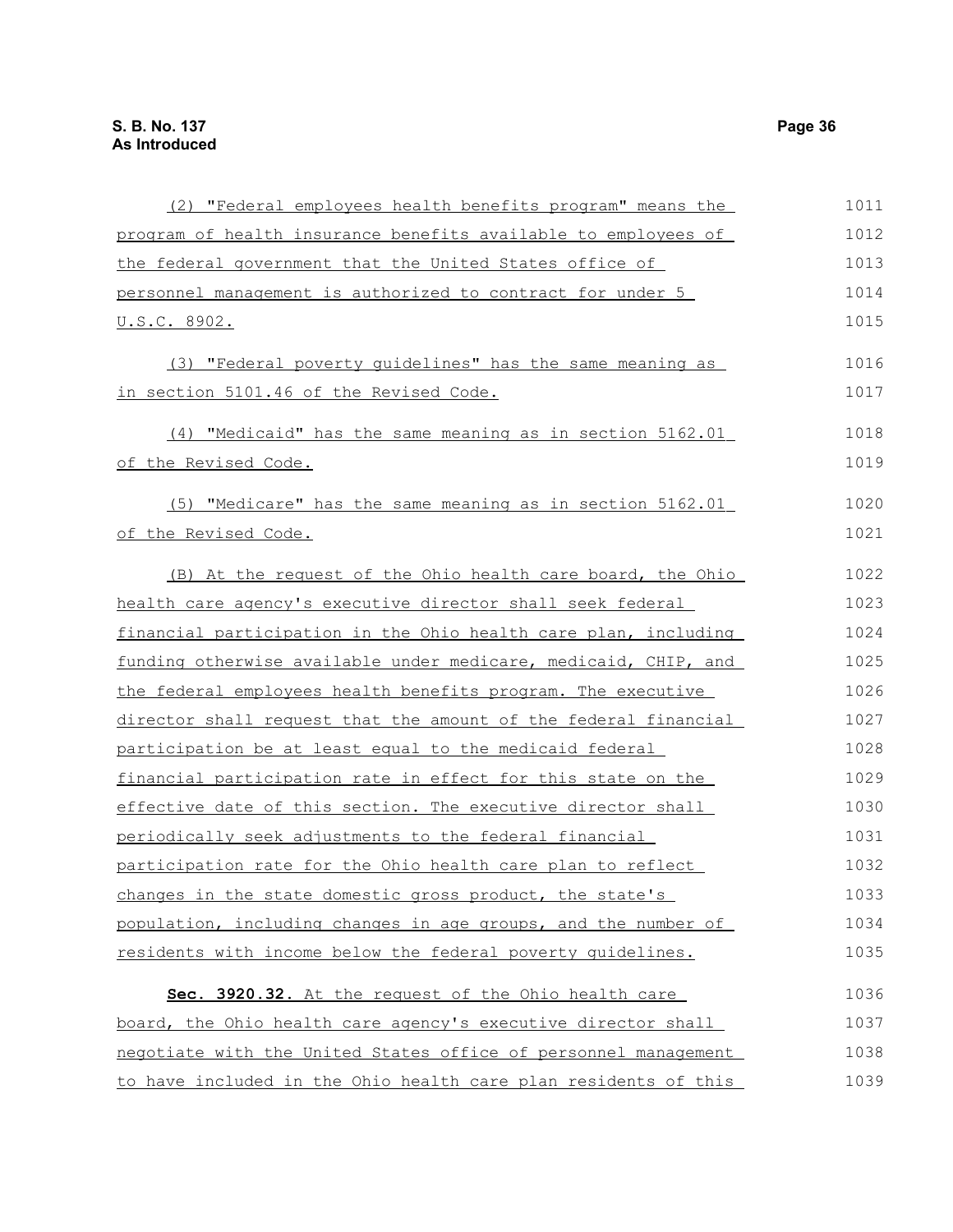| state who would otherwise be covered by the federal employees           | 1040 |
|-------------------------------------------------------------------------|------|
| health benefits program. As part of the negotiations, the               | 1041 |
| executive director shall seek to have the federal government            | 1042 |
| provide the Ohio health care plan with amounts equal to the             | 1043 |
| amount federal employees participating in the Ohio health care          | 1044 |
| plan would otherwise pay as premiums under the federal employees        | 1045 |
| health benefits program.                                                | 1046 |
| Sec. 3920.33. At the request of the Ohio health care                    | 1047 |
| board, the director of medicaid shall seek any federal waivers          | 1048 |
| necessary for the Ohio health care plan to receive federal              | 1049 |
| financial participation under section 3920.31 of the Revised            | 1050 |
| Code otherwise available under the medicaid and CHIP programs.          | 1051 |
| Notwithstanding any provision of the Revised Code to the                | 1052 |
| contrary, the director of medicaid shall cease to implement the         | 1053 |
| medicaid and CHIP programs on implementation of federal waivers         | 1054 |
| authorizing the use of federal medicaid and CHIP funds for the          | 1055 |
| <u>Ohio health care plan, if necessary due to the implementation of</u> | 1056 |
| the waivers.                                                            | 1057 |
| Section 2. That existing section 109.02 of the Revised                  | 1058 |
| Code is hereby repealed.                                                | 1059 |
| Section 3. In the first two years following the effective               | 1060 |
| date of sections 3920.01 to 3920.33 of the Revised Code, the            | 1061 |
| Ohio Health Care Board shall prepare for the delivery of                | 1062 |
| universal, affordable health care coverage to all eligible Ohio         | 1063 |
| residents and individuals employed in Ohio. The Ohio Health Care        | 1064 |
| Board shall appoint a Transition Advisory Group to assist with          | 1065 |
| the transition to the provision of care under the Ohio Health           | 1066 |
| Care Plan. The transition group shall include, but is not               | 1067 |
| limited to, a broad selection of experts in health care finance         | 1068 |
| and administration, providers from a variety of medical fields,         | 1069 |